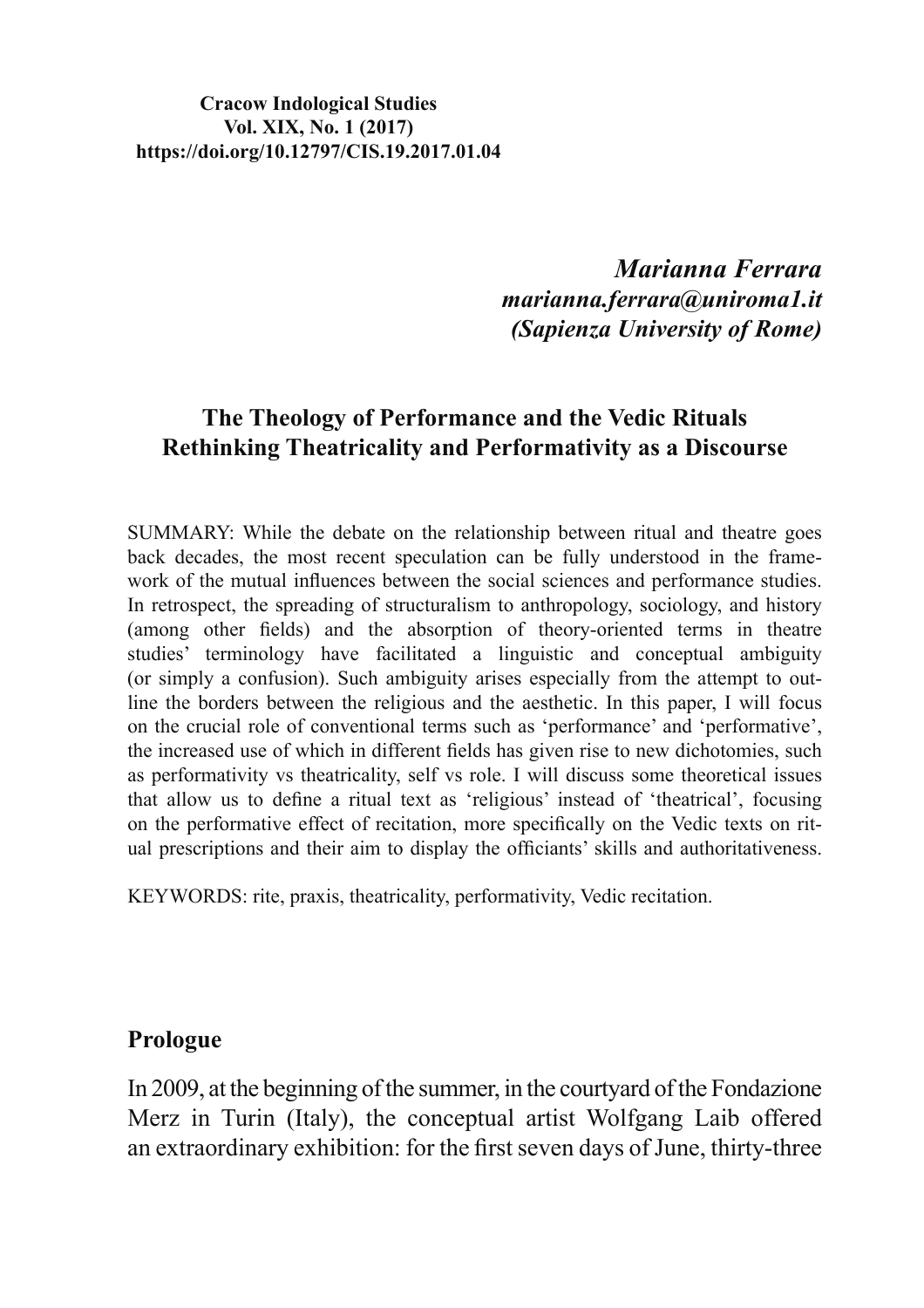Brahmans<sup>1</sup>—from the great temples of South India—offered, chanted, and prayed at thirty-three altars for the celebration of the Vedic fire ritual *(mahāyajña)*, in order to put "man at the heart of creation as the finest expression of the Creator, at the same time as a simple element of an All into which he must, by listening and respecting diversity, integrate harmoniously" (Laib et al. 2009: 131). Nicknamed "der lachende Brahmane" (Gärtner 2013), Laib has become famous for employing organic materials, such as milk, rice, pollen, beeswax, marble, ashes, wood, and his capacity, by means of powdered materials, to "create" a kind of aesthetics of interpenetrable dimension" (Jeffery 2013: 57). However, with the fire ritual exhibition-it has been written-Laib "takes a step towards the redefinition of the position of the work of art within the context of contemporary three-dimensional creation" (Tosatto 2009: 18). The key idea which runs throughout the words of Laib and his admirers is that the boundary between 'art' and 'life', 'sacred' and 'profane' has no grounds if the visitor stops to ask themselves if s/he is witness of "a religious ceremony or an art event" and communes with the environment "by becoming himself pure essence" (ibid.). Laib is convinced that the sharp distinction between art and religion is a burden of the European past that must be overcome by challenging the value of the aesthetic experience and the possibility of making it "a veritable existential adventure" *(ibid.)*. Such consideration gives rise to two crucial questions. First, reading Laib's interviews one has the impression that many European contemporary artists feel the weight of a secular conception of the artist, that is, the notion of artist as the cumbersome creator of his oeuvre. In Laib's conception of art, there is a clear invitation to not consider the aesthetic

 $\overline{1}$ Actually, forty-five Brahmans took part in this exhibition: thirty-three officiants at the fire altars and twelve for the assistance during the ritual. This art event was a continuation of the performance carried out a few months earlier in Tamil Nadu, near Madurai, where nine Brahmans, devoted to the goddess Mīnāksī, were invited to perform the Vedic fire ritual at five altars.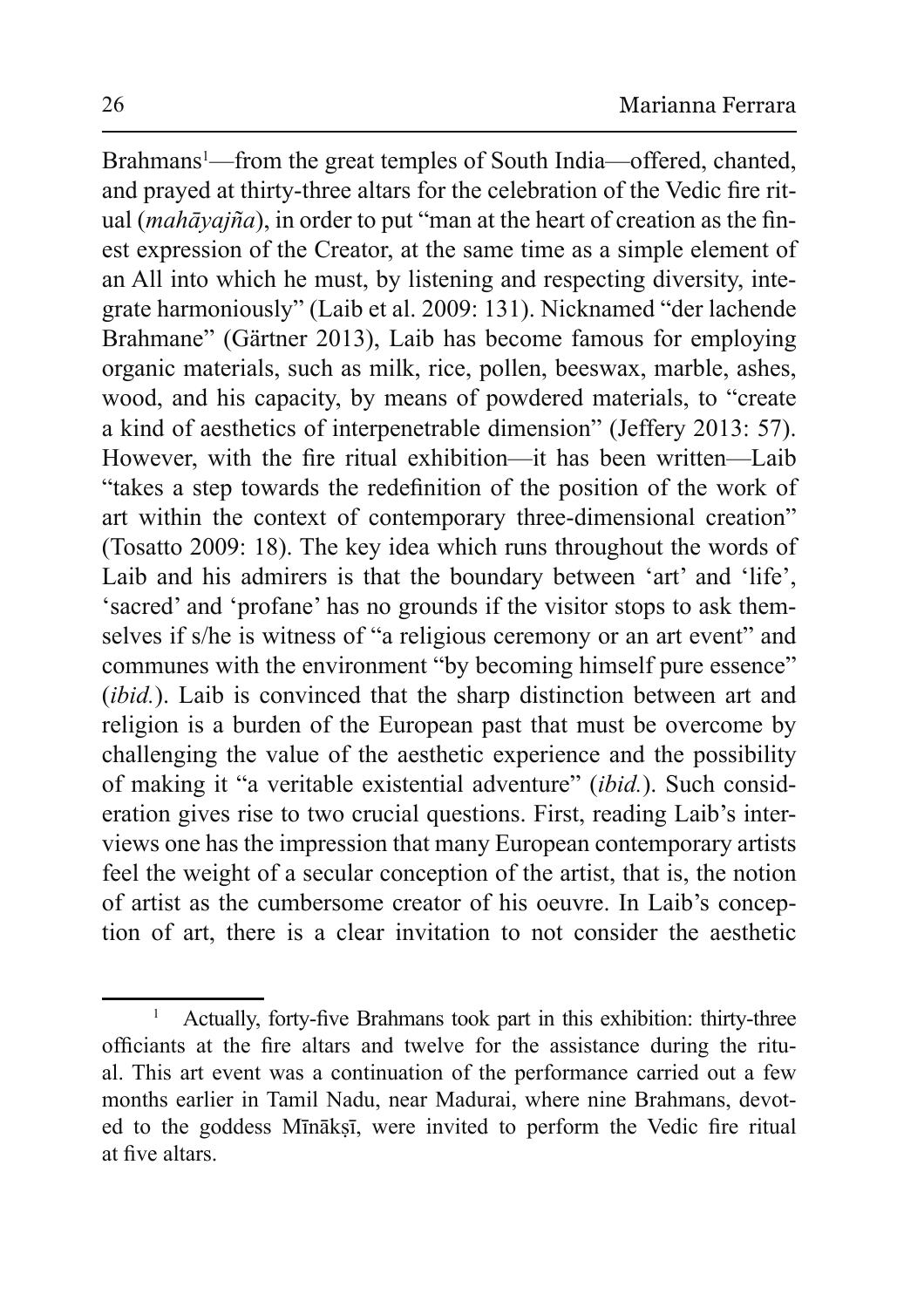experience as *merely* aesthetic, rather as an evocation of the 'creation', the 'sustenance', the 'destruction', the 'renewal of the world' in the same manner as other cultures—that "are totally different and see the individual as part of the universe" (Ottmann 2009: 44)—did. Second, in order to guarantee the 'veritable' meaning of this art event, Laib pointed out that he wanted "the pure Vedic ritual as it was done 1000 or 2000 years ago" (Ottmann 2009: 52). To this end, he was careful in 'reducing' and 'avoiding' "the folklore and commotion which tends to result in the normal Indian accumulation of movement" and recreating the sacred space "in accordance with the Vedic rules" (ibid.).

Laib's fire ritual exhibition is a notable occasion to theoretically reconsider the border between the fictional standardisation and the religious experience involved in the rituals. This question has been crucial in anthropological studies as well as in the atrical studies arising out of Europe. The problematic distinction between the religious and the aesthetic arises when one has to interpret 'totally different' cultures for which such a relationship shifts away from a paradigm of preserving the difference between ritual and theatre, religious performance and entertainment, and so on. In the same way that a script regulates a theatrical oeuvre, in this paper I posit that the Vedic rules about ritual regulate the religious performance. To illustrate this interpretative hypothesis, I will focus on the necessity by the ritual authority of displaying his skills as the main goal of the Vedic prescriptions.

# 1. Performativity and authority in textuality

Before addressing the question of how the link between theatre and ritual should be discussed, I should clarify what notion of theatre and ritual one is *prepared* to accept. I place emphasis on the term 'prepared' because during my research I felt that scholars of theatre studies were less keen to rethink their notion of *performance* than scholars of religions their notion of ritual. The differing understanding of theatre and ritual respectively challenges the dialogue between these two positions. From my side, I will support Rappaport's stance on ritual in this regard: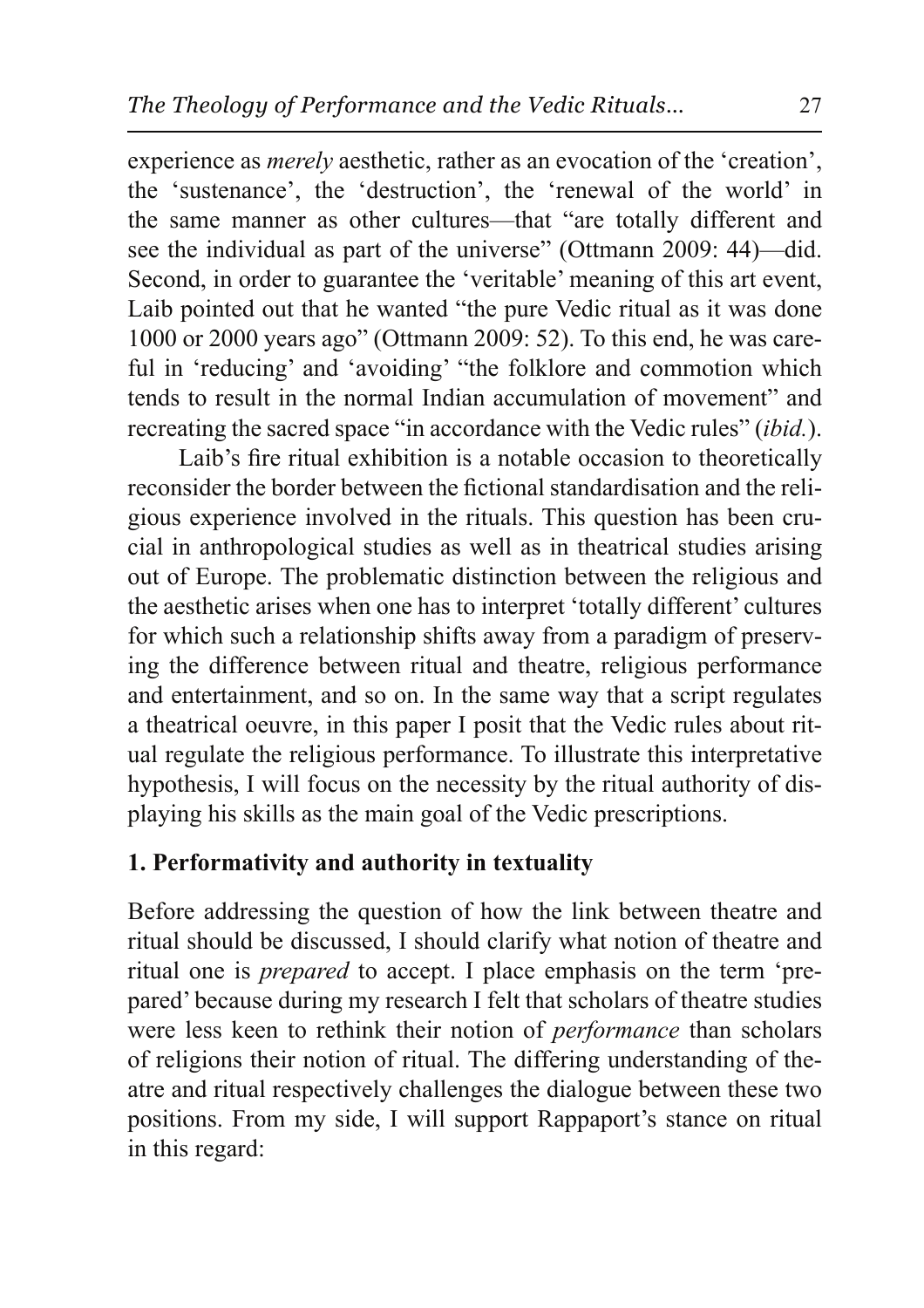The performance of more or less invariant sequences of formal acts and utterances not entirely encoded by the performers logically entails the establishment of convention, the sealing of social contract, the construction of the integrated conventional orders we shall call *Logoi* [...], the investment of whatever it encodes with morality, the construction of time and eternity; the representation of a paradigm of creation, the generation of the concept of the sacred and the sanctification of conventional order, the generation of theories of the occult, the evocation of numinous experience, the awareness of the divine, the grasp of the holy, and the construction of orders of meaning transcending the semantic. (Rappaport 1999: 27)

What about theatre? The most recent studies show that this question is rooted in the different ways the social sciences have impacted the conception of performance and vice versa (cf. Grammatas 2012; Wegley 2007; Bell 1992; Alexander 2004; Magnat 2002; Carlson 2002; Hall 2002; Taylor 2002). The terms 'performativity' and 'theatricality' in the title of this essay are, indeed, intended to suggest the two points of view from which I will focus on the action as it is encoded in the Vedic language on authority, transcendence, and power. The discourse around skills allows me to illustrate the link between ritual and theatre, not merely as two modalities of acting, but as powerful and efficient vehicles used to express, embody or nurture an idea. Ritual and theatre communicate and transmit meanings, beliefs, prejudices, conventions, dogmas, essentially, how the world ought to be.

The main point that I will try to explore is the use of the atricality as a category to revise the common idea that ritual is merely a standard behaviour. The atricality is a heuristic category to rethink the performative power of ritual as a codified behaviour or, as Bell puts it, "those activities" that form part of a tradition or canon of rites, be it religious or secular". Bell also exemplifies ritual as "[t] he stylized behaviour demanded by conventions of social etiquette, sports, or political spectacle" (Bell 1997: 93). Similarly, performance has been highly re-qualified in the field of social sciences, and functions as a sociosemiotic category by which we can rethink the normative capacity of aesthetic production.

Before going to the heart of my argument, it is critical to overview some of the most crucial stages of the complex issues involved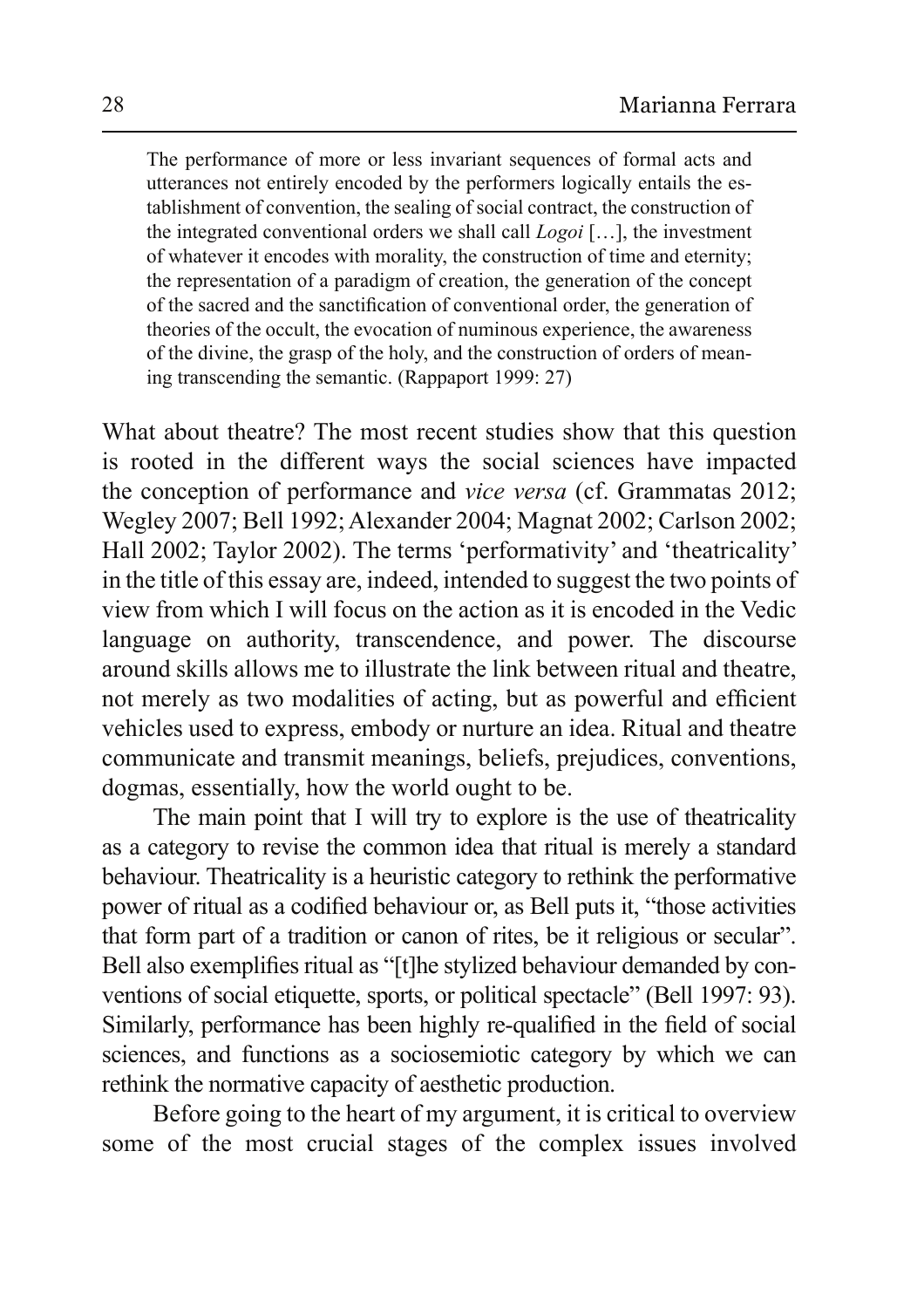in conceptualizing the analogies between ritual and theatre and their differences.

The first point is provided by the words of Herrmann, one of the founding fathers of German theatre studies, who rethought the stage as a polyfocalised space: "Theaterkunst ist eine Raumkunst" (Herrmann 1914: 6). Herrmann showed that "the most important aspect of theatre art is the performance" (Fischer-Lichte 2005: 19). With these words, Herrmann was calling for a new discipline to be founded: a discipline which was devoted to 'performance' (Aufführung), here intended as a space independent from dramatic literature, into which the audience was called to take part for the success of communication (Fischer-Lichte, Wihstutz 2013). The specificity of this new academic discipline was supported by the idea that performance and text are irreducible elements. An analogy to this relationship between text and performance is also found in research on ritual between the 19<sup>th</sup> and the 20<sup>th</sup> centuries, dominated to a great extent by the idea of a strict hierarchy between myth and ritual. In 1899 Robertson Smith, one of the most representative among the so-called Cambridge Ritualists, stated that:

So far as myths consist of explanations of ritual, their value is altogether secondary, and it may be affirmed with confidence that in almost every case the myth was derived from the ritual, and not the ritual from the myth; for the ritual was fixed and the myth was variable, the ritual was obligatory and faith in the myth was at the discretion of the worshipper. (Robertson Smith 1899: 19)<sup>2</sup>

 $\overline{c}$ In the following pages, Robertson Smith better clarifies his statements and adds: "there are certain myths which are not mere explanations of traditional practices, but exhibit the beginnings of larger religious speculation, or of an attempt to systematise and reduce to order the motley variety of local worships and beliefs. For in this case the secondary character of the myths is still more dearly marked. They are either products of early philosophy, reflecting on the nature of the universe; or they are political in scope, being designed to supply a thread of union between the various worships of groups, originally distinct, which have been united into one social or political organism; or, finally, they are due to the free play of epic imagination. But philosophy politics and poetry are something more, or something less, than religion pure and simple" (Robertson Smith 1989: 20).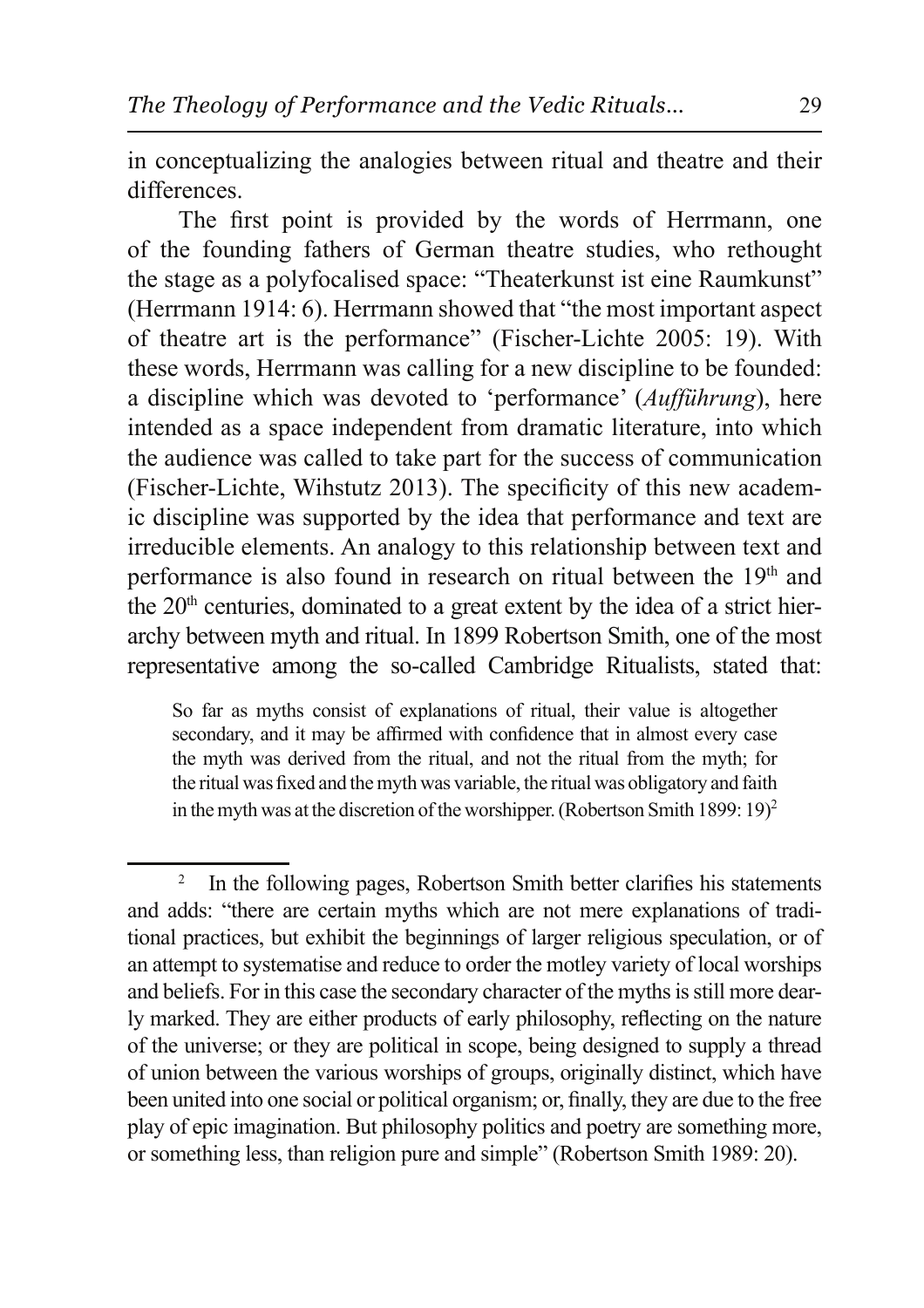As a result, in the following decades, this dichotomy provided the theoretical framework that differentiates 'textual cultures'—mainly European and writing cultures—and 'performative cultures'—mainly non-Western and ethnographic cultures. For the latter, performance both theatrical and religious—was overemphasized and very impressive (Fischer-Lichte 2005: 19ff). After the so-called 'performative turn' which occurred in the 1940s and 1950s, but which was systematically theorized in the proceeding decades—the boundaries of such a split have come to be widely reconsidered.

The point at stake was the difference between *text* and *performance*; these categories were supposed to concern strictly the *reading* and the *doing*, respectively. Still in the 1960s a 'text'—especially a dramatic text—was conceived as a 'written text on the stage'. Therefore, it was considered to be closed and confined to the writing and its systematic rules. Within these formal boundaries there was no place for improvisation—while improvisation itself was conceived as a purely creative act. From this point of view, the field of performance was envisioned as the ultimate space open to improvisation. The basic idea was not that performance was lacking in rules, but there was an attempt at stressing how the conceptual boundaries of performance were not marked by the shaped and uniform rules that until then had regulated the field of writing. It was Barthes who openly tried to show how it was not a matter of form but rather of content and language (Barthes 1971).

In a word, the concept of 'textuality'—the condition in which the reader and the writer share the same cultural *texture*—was interpreted as embracing content and language. From the same starting point, some years later, Foucault coined the notion of 'discourse' as a concept that opened the possibility of overcoming the formal barriers that distinguish a text from a performance (Foucault 1971). The new ways to consider textuality allowed scholars and critics to 'read' a text as well as a performance as two modalities of the same 'discourse' (Wilson 2004).

Actually, the epistemological turn aimed by the 'discoursive approaches' (cf. Taylor 2013) is even more challenging if one considers 'form'—the logical and linguistic construction of a speech act—as content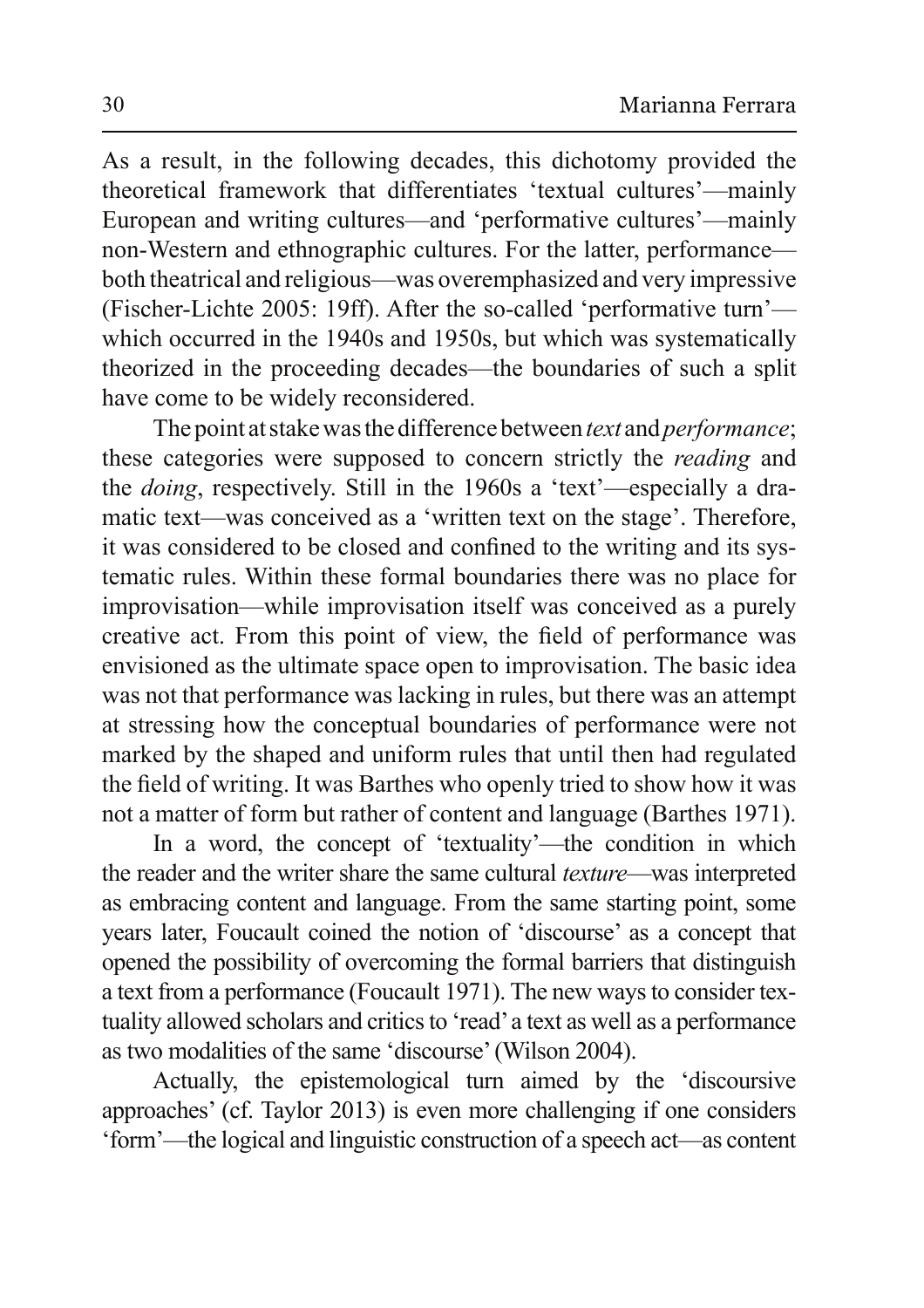as well. From this perspective, the act of reading as well as that of writing must not be reduced to a physical, psychological or cognitive act. Rather, the writing and the reading appear as two parts of the same act for the achievement of communication: an act which is fulfilled through the sender-receiver (or author-reader) interaction. The topic of interaction between the sender and receiver, as well as between the performer and audience was crucial in Herrmann's challenge, but it came to be even more central in the later works of the performance theorists.

To better focus on this conception of performance, Barthes stresses the difference between a text and a work. The very issue at stake was to distinguish the written text for the reader's use from the author writing it. The former would be useable across the generations, whereas the latter was unequivocally linked to his time, society, conventions, beliefs, and prejudices. In Barthesian terms, only the work is the real voice of the author since it encapsulates his way of thinking, living, being, his intentions and tasks in a historical time and in a conditioned society. As being historically based and as a creative act, the 'work' was conceived by Barthes as closed (i.e. achieved) because it was the author's creation in that time, situated in that society, addressing that audience. As a historically based product, this work would be read and interpreted, but it could not be performed twice as if it were the first time. It could be just reproduced as a copy or reduplication, notwithstanding how close to the 'original' the reproduction was.

A further step after Barthes was the formulation of the speech act theory by Austin and Searle as a theoretical development for the analysis of communicative intent (Austin 1962; Searle 1969). The performative turn achieved by Austin and Searle was most definably a turn because it overpassed the difference between word and action, between the said and the done. A performative utterance, for Austin, refers to cases in which "the issuing of the utterance is the performing of an action" (Austin 1962: 6), while Searle has then showed, more specifically, that the performative utterances are always self-guaranteeing "performances of the act named by the main verb (or other performative expression) in the sentence" (Searle 1989: 543). This new direction created a new way of conceiving language and its capacity to impact or to produce effects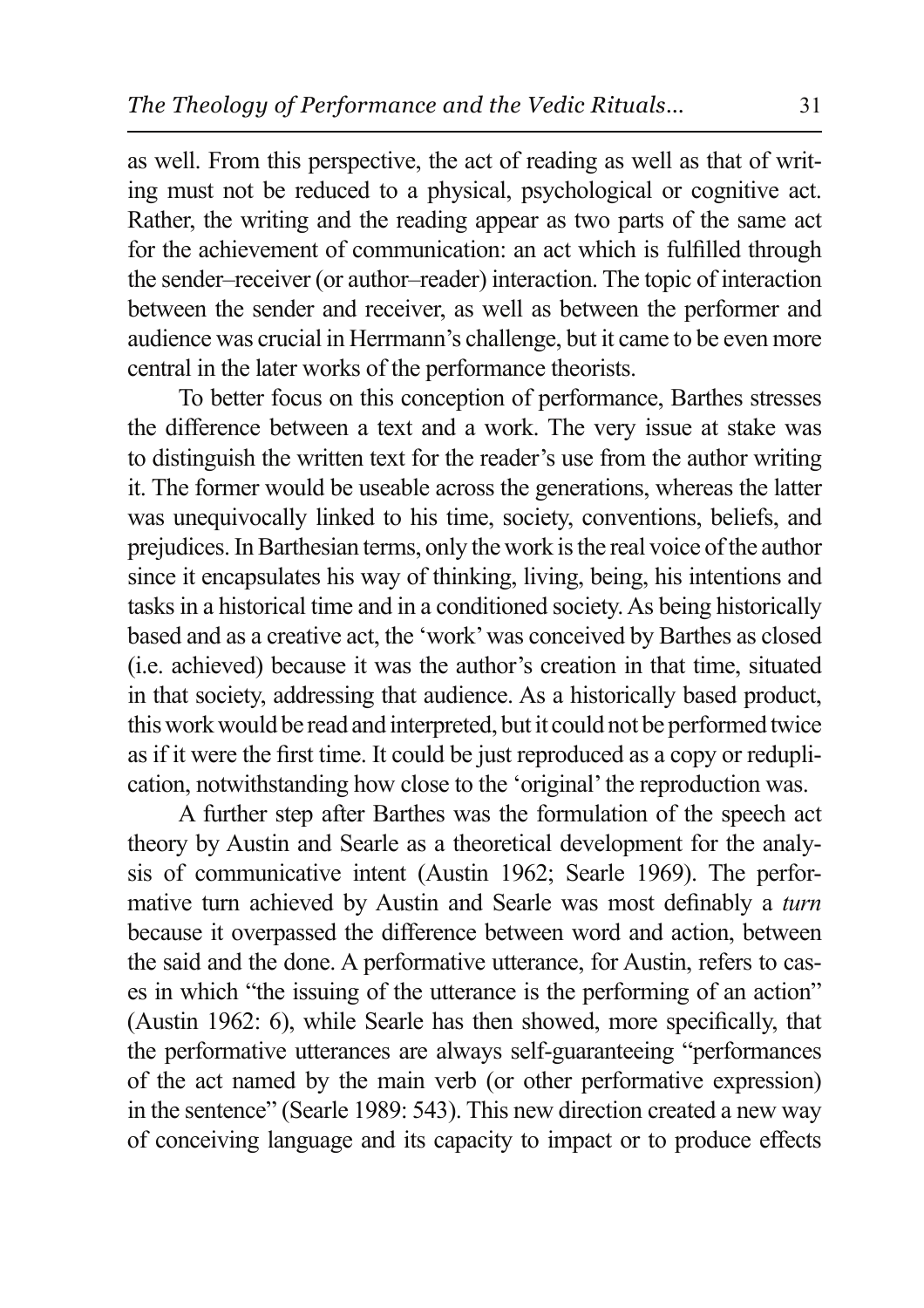(i.e. the syntactical arrangement produces and mediates the meanings). The closer attention on efficacy in the speech act theory provided a new way to look at the powerful but apparently silent action involved in any language or any communicative code. In particular, it was Butler who highlighted how the social acceptance of conduct is based on arbitrarily codified behaviour which appears as 'natural':

If the ground of gender identity is the stylized repetition of acts through time, and not a seemingly seamless identity, then the possibilities of gender transformation are to be found in the arbitrary relation between such acts, in the possibility of a different sort of repeating, in the breaking or subversive repetition of that style. (Butler 1988: 520)

From the debate on work *and* text urged by Barthes, then restored by performative theorists such as Butler, arose a new approach towards the role of subjectivity in textuality. The term *textuality* came to indicate the condition of belonging to the semantic and semiotic network.

In the field of religious studies several questions arise when one tries to consider textuality and the role of subjectivity—a concept that overcomes the difference between text and work, expressing the author's ability to orient the reader's reception of textuality.

On the basis of these theoretical premises, performance and performativity, as categories, allow us to identify the agency—thus, subjectivity behind symbols and words. The 'performative speech act' is thus a heuristic notion for the study of texts on ritual procedures, because it provides a critical instrument to focus on the efficacy of words. Words themselves are aimed to promote or preserve the authorized language. The performative as a category helps to focus on the authoritative power of reception. The audience, not only the performers, takes a central role in legitimizing a language or a discourse, while the interpreters, one by one, begin a vital closing, re-opening and re-closing of a group of texts, doctrines, dogmas that serve as the foundation stones for what one usually calls 'tradition'.

## 2. Theatricality and stylisation as a display of skills and canons

While the concept of performance impacted literary theories, the post-structuralist reading of performance as an independent text was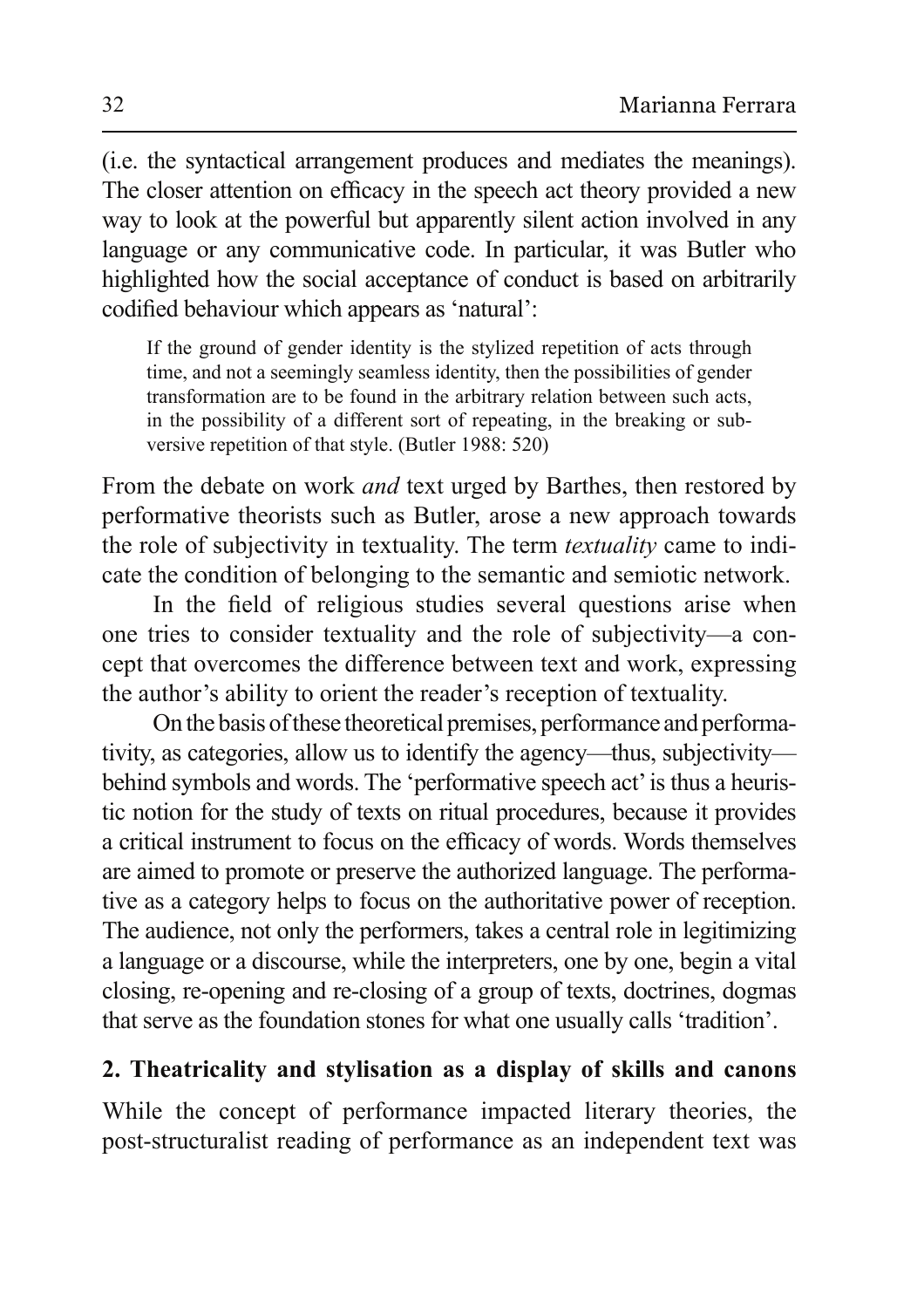advocated to take into account "the other pole of the transcoding of the theatrical event" (De Marinis 1993: 47). The reading of performance as such encouraged scholars and theatre critics to revise the complex interplay between a canon and its interpretations, the apparent fixity of the former and the exegetical activity underlying its apparent timelessness, between the authority and the allowable—all the most crucial dichotomies advocated by literary criticism.

Despite the "death of the author" announced by Barthes in 1967 (Barthes 1977), as far as it is concerned with the performative reading of utterances, the notion of authority had remained "an apparently indispensable category for preparing, interpreting, and evaluating theatrical performance" (Worthen 1997: 3; cf. also Worthen 2003) until the 1990s. Though the performance's independence from the script was advocated by Herrmann even in the 1930s, the paradigm of the author's authority impacted Western theatre studies through the backdoor. Evidence can be found in the way theatricality has been conceptualized for a long time: as the lack of spontaneity, or worse, as a rigid following of the rules (Burns 1972) opposed to the ability to conform the performance to the original script (cf. Egginton 2003).

The separation of 'self' from 'role' (Burns 1972; cf. Carlson 2002: 240), perceived as an indispensable category for preparing, interpreting, and evaluating theatrical performance, actually legitimized the status of authenticity of the self in contrast with the status of inauthenticity of the role; as to say, with Plato, that the theatrical can just *imitate* but not be what is true. This separation, as Zarrilli has pointed out, "has contributed to the Western confusion over performance in non-Western cultures" (Zarrilli 1990: 146).

Despite the negative shadow cast on the notion of the atricality from Plato until today, the most recent debate in the field of performance studies has arisen for a re-qualification of theatricality as a heuristic category (Egginton 2003; Magnat 2002; Carlson 2002; Fischer-Lichte 1995: 99ff). The issues that the critics put at the centre of the debate concern the interrelationship between theatre and ritual as two modalities through which a performer presents the self and/or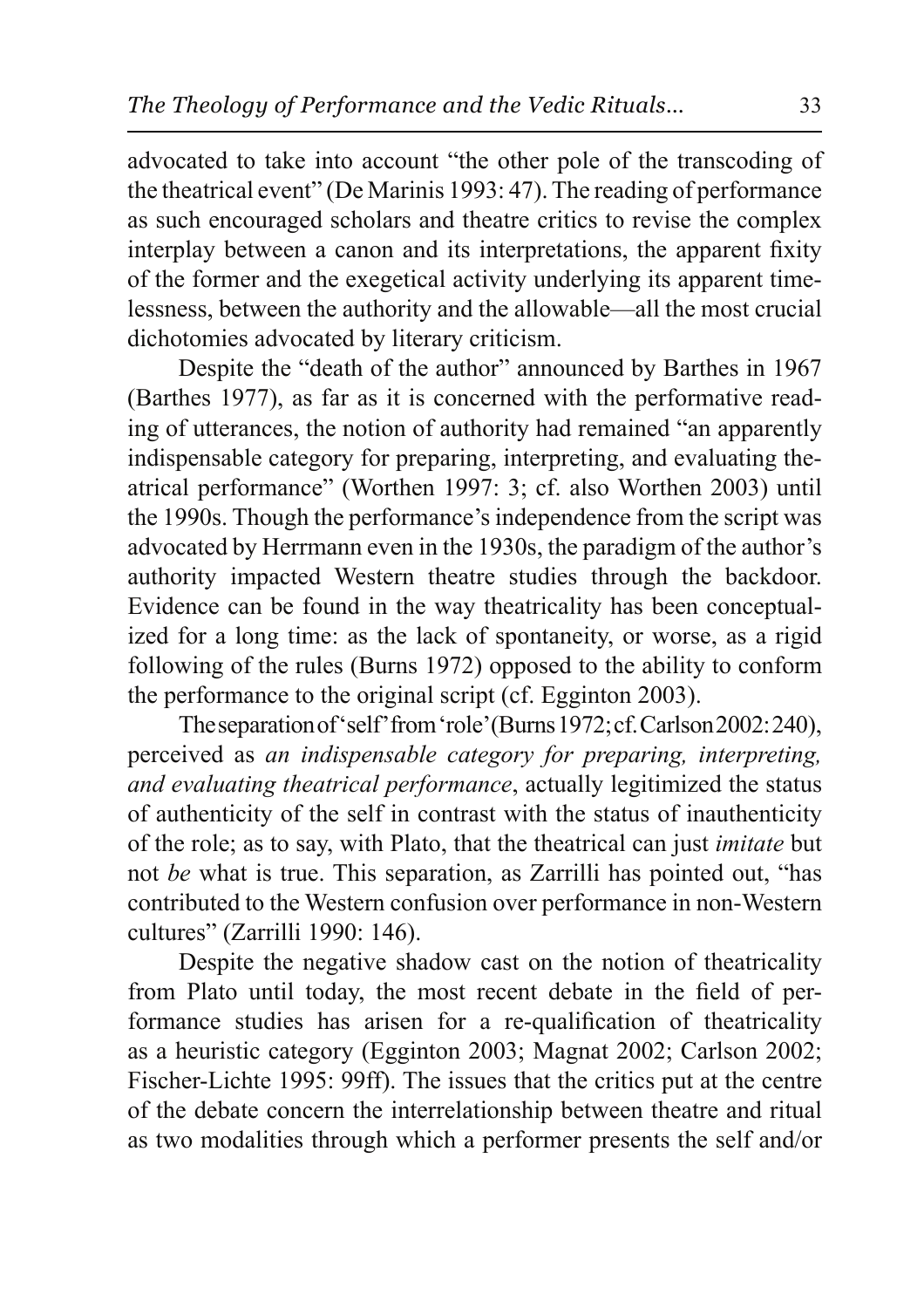represents a role or a character. The theorist of theatre studies De Marinis has tried to define borders between different degrees of self-displaying, from the complete absence of self-reflection (representational theatre) to a total display of the self (presentational theatre) (De Marinis 1993: 47–59). The problem in separating the presentational and the representational aspects does not merely concern the differences among cultures—i.e. Western/non-Western (Bauman, Briggs 1990), or the West and the rest of the world (White 2002)—but it primarily deals with the evidence that this separation is never real, rather just ideal. Even in Turner's experimental sessions on the enactment of tribal rituals with his students, the representational components do not prevent the self-reflexivity to be enacted. In his sessions, the audience often appear to be impressed even when its components did not share the symbols, meanings, and beliefs that underlay the enacted ritual (Turner 1982: 89ff).

De Marinis notes that in a performance the presentational aspects cannot be definitively distinguished from the representational ones because the self-reflexivity is always enacted in the performance, even when the performer clearly acts as if he was the character of the story (De Marinis 1993: 49ff). The intent, advocated by some scholarship, to stress the lack of presentational aspects in all the non-canonical performative arts suggests a rather conservative attempt to draw a demarcation line between dramatic theatre and what, in their view, *should* not be considered as such, i.e. the traditional genres of performance, the contemporary avant-garde phenomena, parades, circus, and so on.

As far as my theoretical position is concerned, I consider that a great contribution came from the French theatre semiotician Alter, who in 1990 elaborated the 'sociosemiotics of theatre', or in his words a "socially oriented examination of signs in the atre" (Alter 1990: 13). Actually, Alter was interested in scrutinizing a specifically historical theatre—i.e. the Western theatre—, defined by him as "the set of past, present and perhaps future public performances that are based on fixed verbal texts essentially composed by dialogues and during which live actors present the actions of characters involved in a fictional story"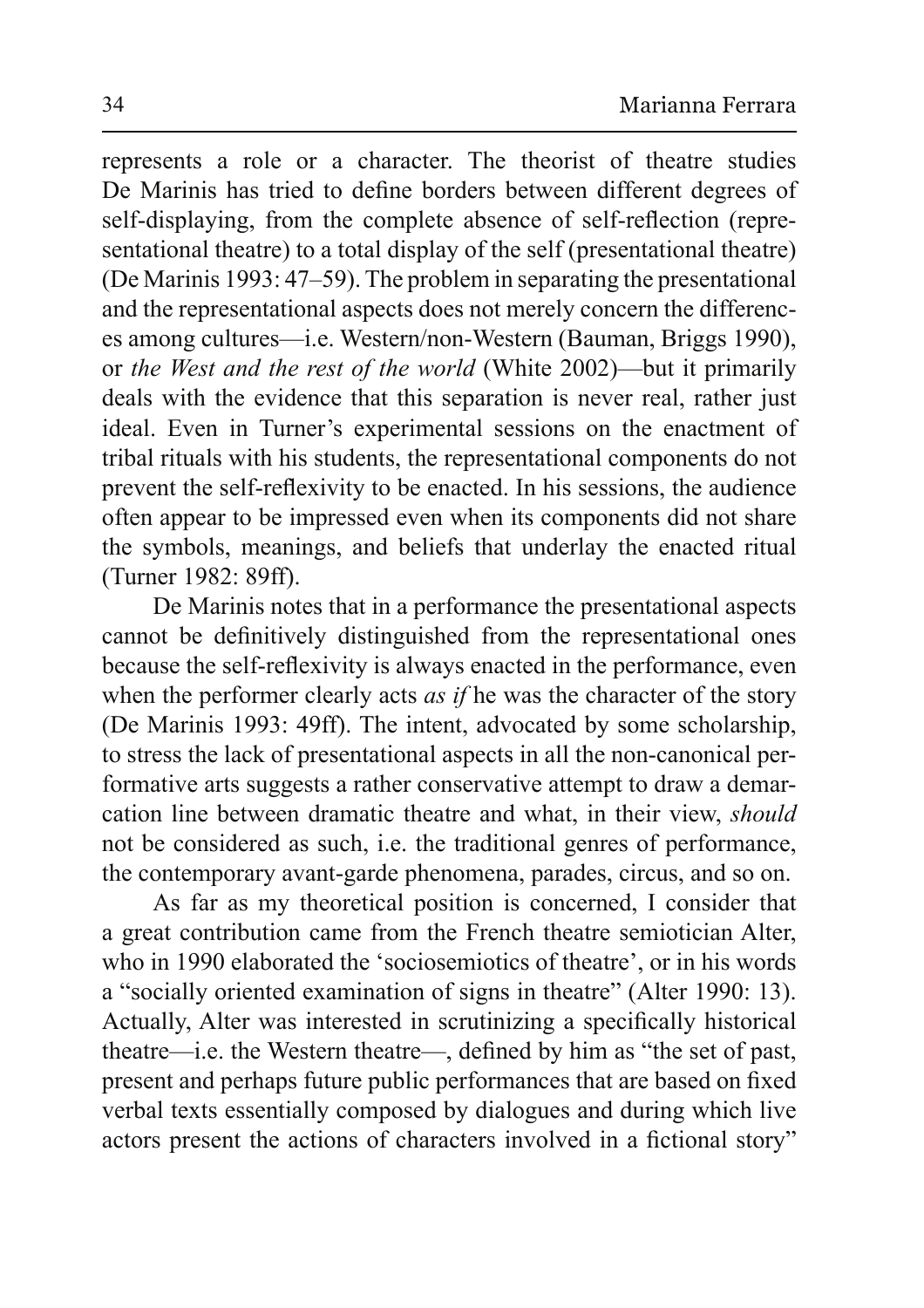*(ibid.:* 12). His examination was devoted to "the impact of social factors" on those features of theatre that involve semiotics: production of fixed verbal signs, transition between text and stage, production of stage signs, codes and references of signs, actors as signs, and reception of signs by the audience" *(ibid.)*. Alter's work provides a heuristic reevaluation of the 'performative function' of signs and elevates the role of the audience as paramount for any theory of performance. In his study it is the real audience, not a model, which comes at the centre of the examination. The real audience's role urges semiotics to interact with sociology, psychology, anthropology, and cognitive science, inherent in the discourse

The multidisciplinary approach advocated by Alter is relevant in the great collaboration between the theatrologist Schechner and the anthropologist Turner: within this theoretical combination the notion of performance has been re-qualified as an exceptional achievement, while theatricality has been rethought from a positive perspective. Instead of saying what theatricality is not, they showed what theatricality is: namely, the display of an achievement. In other words: what performativity does, theatricality shows. From this perspective, it is a matter of fact that theatre and ritual have a common interest for action and all of its permutations (i.e. codified actions, dialogues, gestures, postures, etc.). However, a specific interpretation of action as a codified action is involved when it is said that ritual differs from the atre because the former, as an expression of the religious experience, is more authentic than the latter.

The presumed inauthenticity of theatre in comparison with ritual has a long history rooted in the ancient Greek debate on *mimesis*; the negative history of the notion of the atricality in performative studies suggests how difficult it has been for Western scholars to (re)think the link between self and role, identity and character, authority and replication. The same issue arose from an opposite perspective in Artaud's approach to non-Western theatre. In his appreciation of a different way to play theatre, Artaud was persuaded to find the *authenticity* and the *essence* of theatre. But his idea of authenticity is deeply rooted in his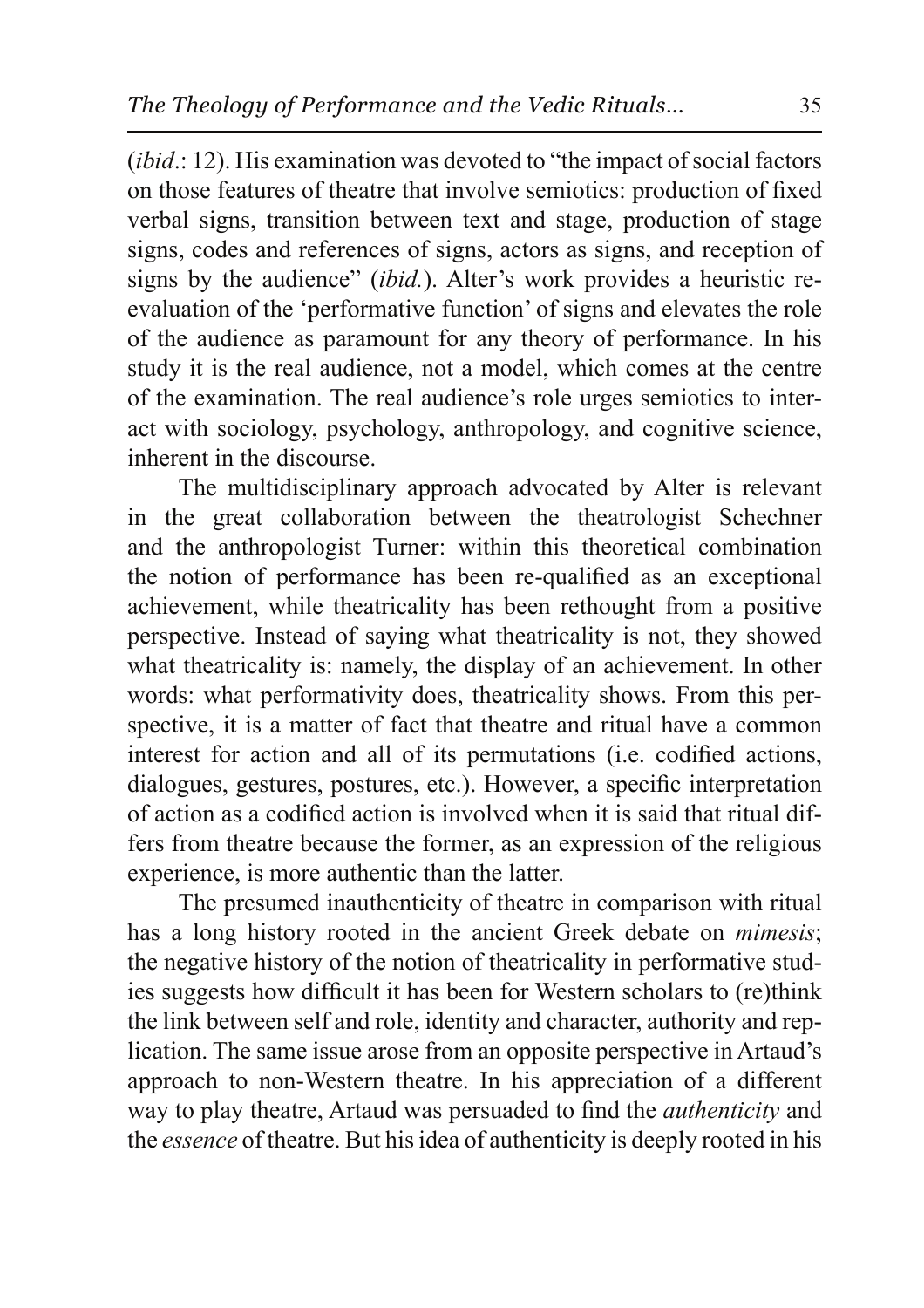rejection of "the word at the stage" imposed in the long Western history of theatre.<sup>3</sup> Also Zarrilli supports the same view when he stresses how, for the Asian performer, the training and the procedure are at the very basis of the accomplishment "in which the doer and the done are one"  $(Zarrilli 1990: 131)$ . Again, the topic that separates Western and non-Western theatre is still identified with the latter's ability to re-join self and character, performer and performed.

It is clear that the concept of authenticity is highly problematic. It must be clarified what authenticity is or how one expects it to be. Moreover, it must be clarified where authenticity is expected to be exhibited.

## **3. Religious versus aesthetic?**

In 1997, the anthropologist Bell wrote that "[i]n modern Western society, we tend to think of ritual as a matter of special activities inherently different from daily routine action and closely linked to the sacralities of tradition and organised religion" (Bell 1997: 138). In a structuralist and post-structuralist vein, some scholars have avoided the dichotomy religious versus aesthetic. Stressing the communicative nature of ritual,<sup>4</sup> they responded to the Western tendency to consider ritual as *more* authentic than the other ritual-like activities because of its link with the sacredness of the religious experience. It is obvious that the question depends on how one considers the religious and the aesthetic. A shaped opposition would support, again, the opposition between ritual and theatre. However, the performative and the theatrical as categories allow us to consider the relation as the interrelationship between them.

<sup>3</sup> In *Le Théâtre et les dieux* (1936), he writes: "Ecrire c'est empêcher l'esprit de bouger au milieu des formes comme une vaste respiration. Puisque l'écriture fixe l'esprit et le cristallise dans une forme, et, de la forme, naît l'idolâtrie. Le vrai théâtre comme la culture n'a jamais été écrit<sup>or</sup> (Artaud 1971: 43).

<sup>4</sup> Among the theorists of the communicative nature of ritual are Douglas, Tambiah, Leach and Turner. The pivotal idea is that ritual is authentic in itself for its capacity to communicate or because it expresses the transformation and the transition as a crucial passage from one state to another. Cf. Leach 1968; Douglas 1970; Tambiah 1979; Turner 1982.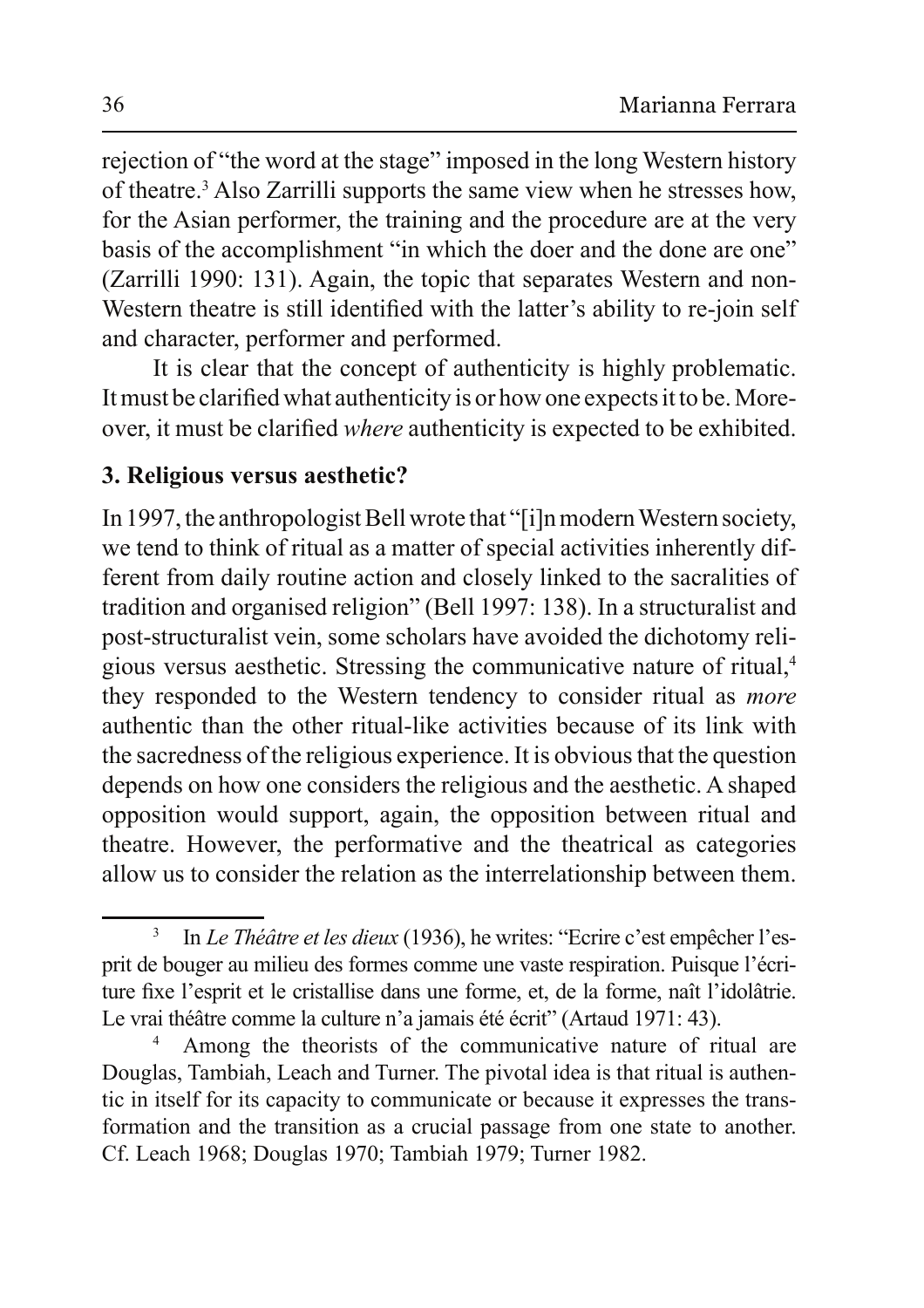From my part, as clarified at the outset, I agree with Rappaport in considering rituals as "sequences of formal acts and utterances not entirely encoded by the performers", which 'logically' entail "the establishment of convention" (Rappaport 1999: 27), and I stress the involvement of the sacred, not as an ontological entity, but as the human (social, political, cultural) attempt to shift the world of normativity in a transcendent dimension with an equally transcendent authority (cf. Lincoln 1996). I stress this aspect while some scholars of ritual have tried to eliminate altogether the religious component (cf. Leach 1966 and 1968; Staal 1990).

In the 1982-volume From Ritual to Theatre: The Human Seriousness of Play, Turner distanced himself from Leach, who advocated the notion of ritual as a stereotyped behaviour "which is potent in itself in terms of the cultural conventions of the actors, though *not* potent in a rational-technical sense" (Leach 1966: 403, emphasis in the text). Turner disagreed with the idea that ritual might be reduced to the communication mechanism between sender and receiver. In the same work, he clarified, "I like to think of ritual essentially as *performance*, *enactment*, not primarily as rules or rubrics. The rules 'frame' the ritual process, but the ritual process transcends its frame" *(ibid., emphasis in the text)*. Ritual as a performance, in Turner's words, *transcends* the social frame<sup>5</sup> within which it is produced because of its deep connection with a dimension of liminality, i.e. a condition of marginality and the persons that "elude or slip through the network of classifications that normally locate states and positions in cultural space" (Turner 1969: 95); the "in betwixt and between" state (Turner 1964) "where the crises of transitions are dramatically rendered, overcome, and reconciled through symbolic actions" (Wegley 2007: 57).

Leach, for his part, was interested in the communicative aspects of ritual that he conceived as a 'communicative behaviour',<sup>6</sup> as "the rules"

 $\overline{5}$ As Wegley points out, "Turner wants to show that ritual operates according to its own formal logic and in this sense he can be considered structuralist. But he also holds that ritual is not reducible to the conceptual tyranny of religious or mythic thought and in this sense he deviates from structuralism" (Wegley 2007: 58).

Leach 1966: 403: "Behaviour which forms part of a signaling system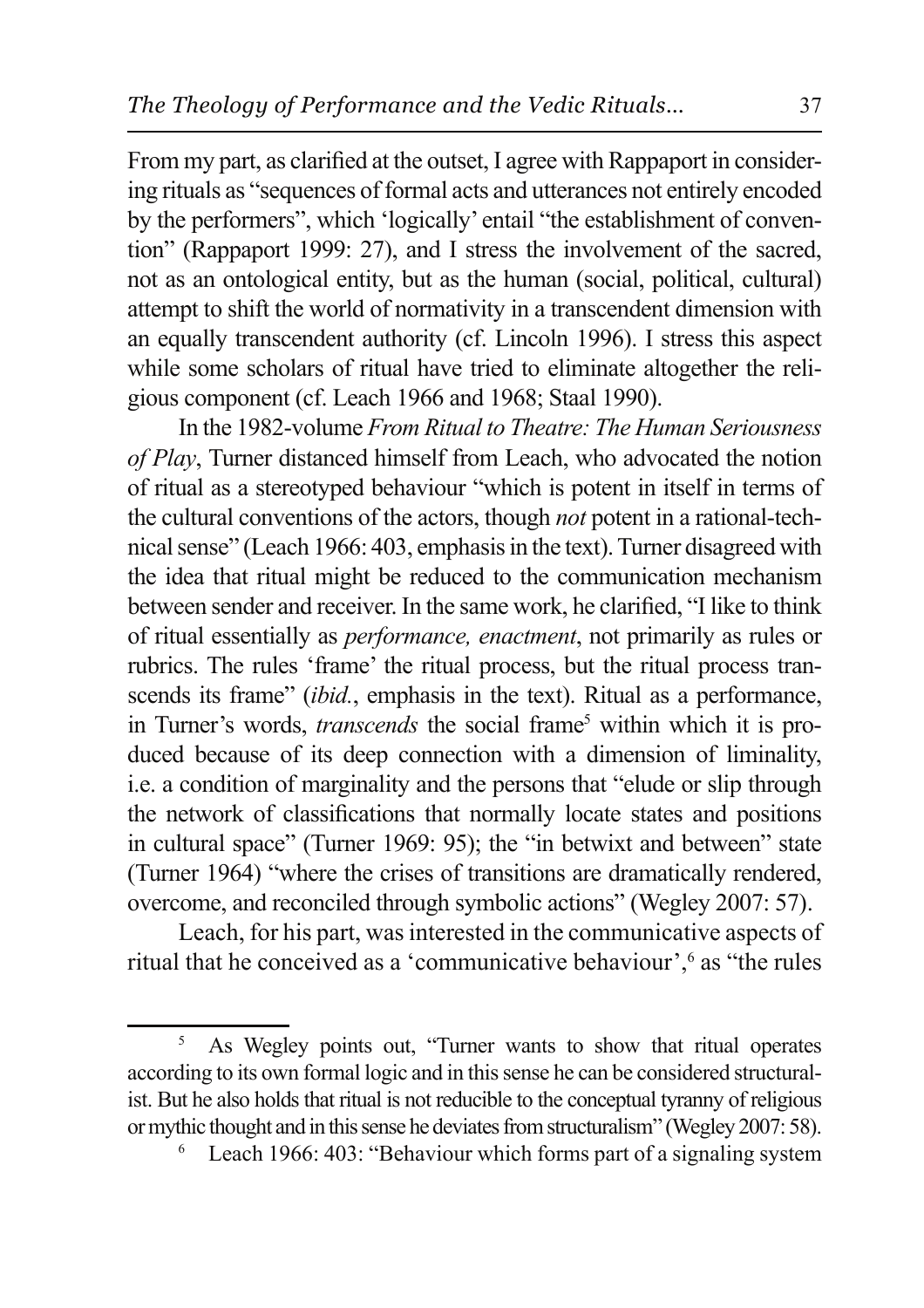of grammar and syntax of an unknown language" (Leach 1968: 524). From this perspective, he has come to define ritual as a social activity independent from any involvement of religion as a *sui generis* experience. In fact, Leach conceived ritual as a non-instrumental component of action, here intended as an expressive component that primarily communicates symbolically. It is just a small step from ritual to rituallike activity. In the light of this closeness, he employed the expression 'rational technical behaviour' in order to distinguish ritual from any behaviour "which is directed towards specific ends and which, judged by our standards of verification, produces observable results in a strictly mechanical way" (Leach 1966: 403, emphasis in the text).

However, if one takes a close look, Turner and Leach shared the same discourse on ritual despite their different arguments to avoid the opposition religious versus aesthetic. Distancing himself from Leach's statement on ritual as a stereotyped behaviour "potent in itself in terms of the cultural conventions of the actors" *(ibid.)*, Turner advocated the transcendence of the ritual process, while Leach distinguished the instrumental (i.e. syntactic, functional) from the non-instrumental (i.e. semantic, communicative) to stress the expressive nature of ritual behaviours. Let us recall that these scholars are writing under the premises of structuralism in anthropology. The idea of rule as a mechanic or meaningless action is at stake. It disturbed Leach as well as Turner insofar as the echo of the Saussurean dichotomy between *langue* and *parole* might have evoked, among scholars dealing with language, the idea that a rule is merely the physical element of the communication, an element 'passively' recorded by the individuals, an execution, against the opposite idea that the *parole* expresses the creative act of the linguistic process.<sup>7</sup>

and which serves to 'communicate information' not because of any mechanical link between means and ends but because of the existence of a culturally defined communication code". Cf. Leach's response to Meyer Fortes *infra*.

Cf. Saussure 1985 [1916]: 30 and the critic by Bourdieu in: Bourdieu  $\overline{7}$ 2000 [1972]: 247-248.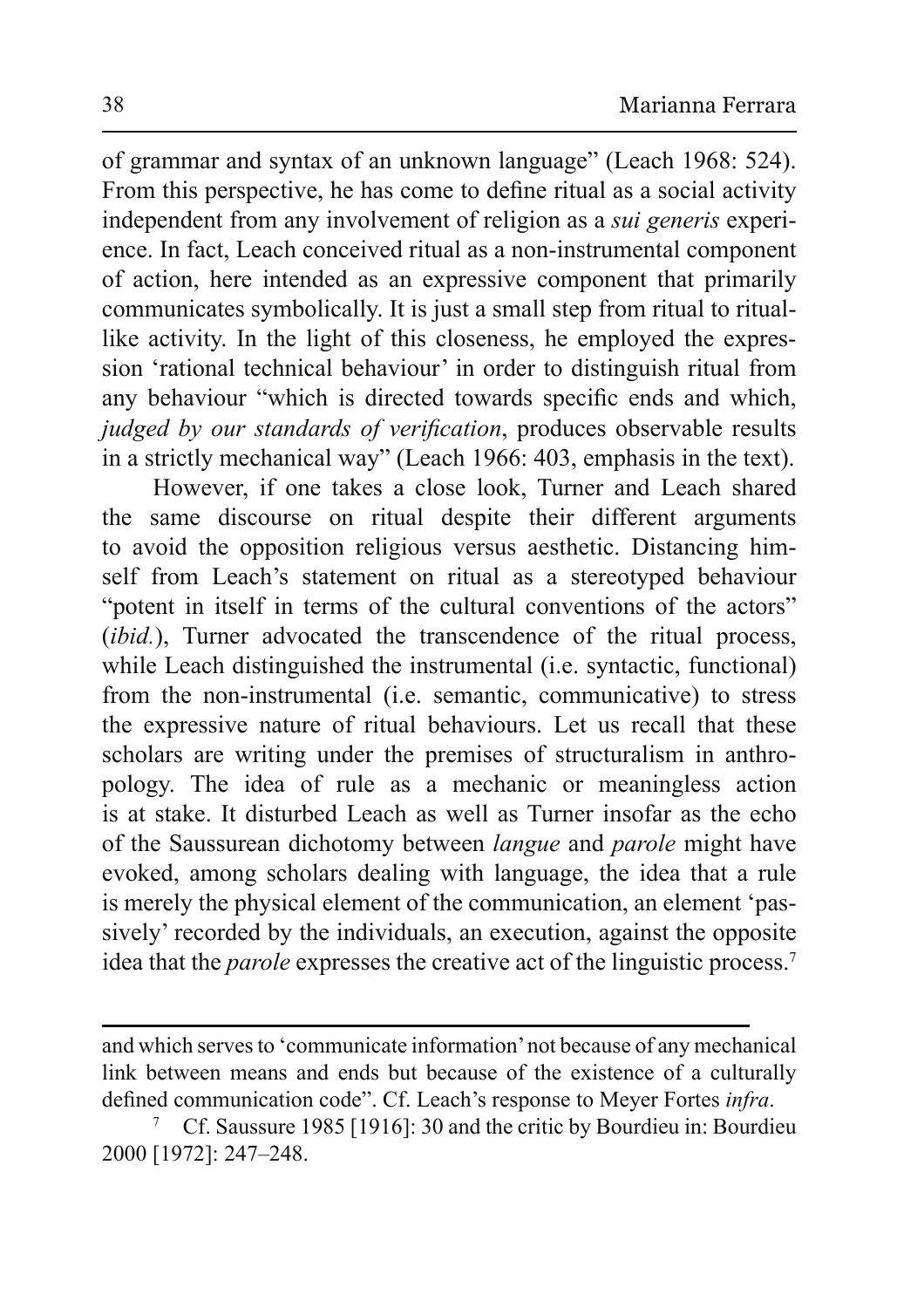To say, with Turner, that "the ritual process transcends its frame" is like admitting that there is an ontological level—authentic, more meaningful, qualitatively deeper or higher, in Turner's words "liminal"—that transcends the immanence of rules. The meaningfulness of the ritual process stated by Turner suggests that the ritual process is qualitatively more appreciable than any rubric (i.e. repetitive action lacking meaning or merely functional to a goal) because of its connection with liminality.<sup>8</sup> The underlying idea is that ritual is something *more specific* than the merely repetitive behaviours.

In a different way, Leach claimed for the *specificity* of ritual when he claimed for the positive meaning of ritual behaviour outside the religious experience. In stating that the meaningfulness of the ritual process is not exclusively a magical (i.e. *religiously* other) affair (cf. Leach 1966: 403), Leach reacted to the idea that ritual must be coupled only with religion in order to be distinguished from the other compulsory behaviours whose communicative nature is guaranteed by the redundancy factor *(ibid.*: 404). However, in eliminating the religious component, Leach avoided the opposition religious versus aesthetic, but he implemented/reinforced the one between ritual and religious.

This point deserves close attention for our understanding of the boundaries between ritual and theatre. What should be recognised in such insight is that one must be aware that any attempt to fix the boundaries between religious and aesthetic in the view of the observer is historically contingent.

The risk is the misunderstanding of performance as a specific category intended as just a sequence of rules or a pure enactment. As observers, but also as observed, one must indeed be aware that the boundaries between religious and aesthetic-or any attempt to reduce one of them to the bare essential—are historically based even in the perspective of religious studies.

<sup>8</sup> In this vein, the scholar of South Asian studies Staal gave a great contribution between the 1980s and the 1990s throughout a series of works on ritual as a behaviour "without meaning." Cf., for instance, Staal 1990.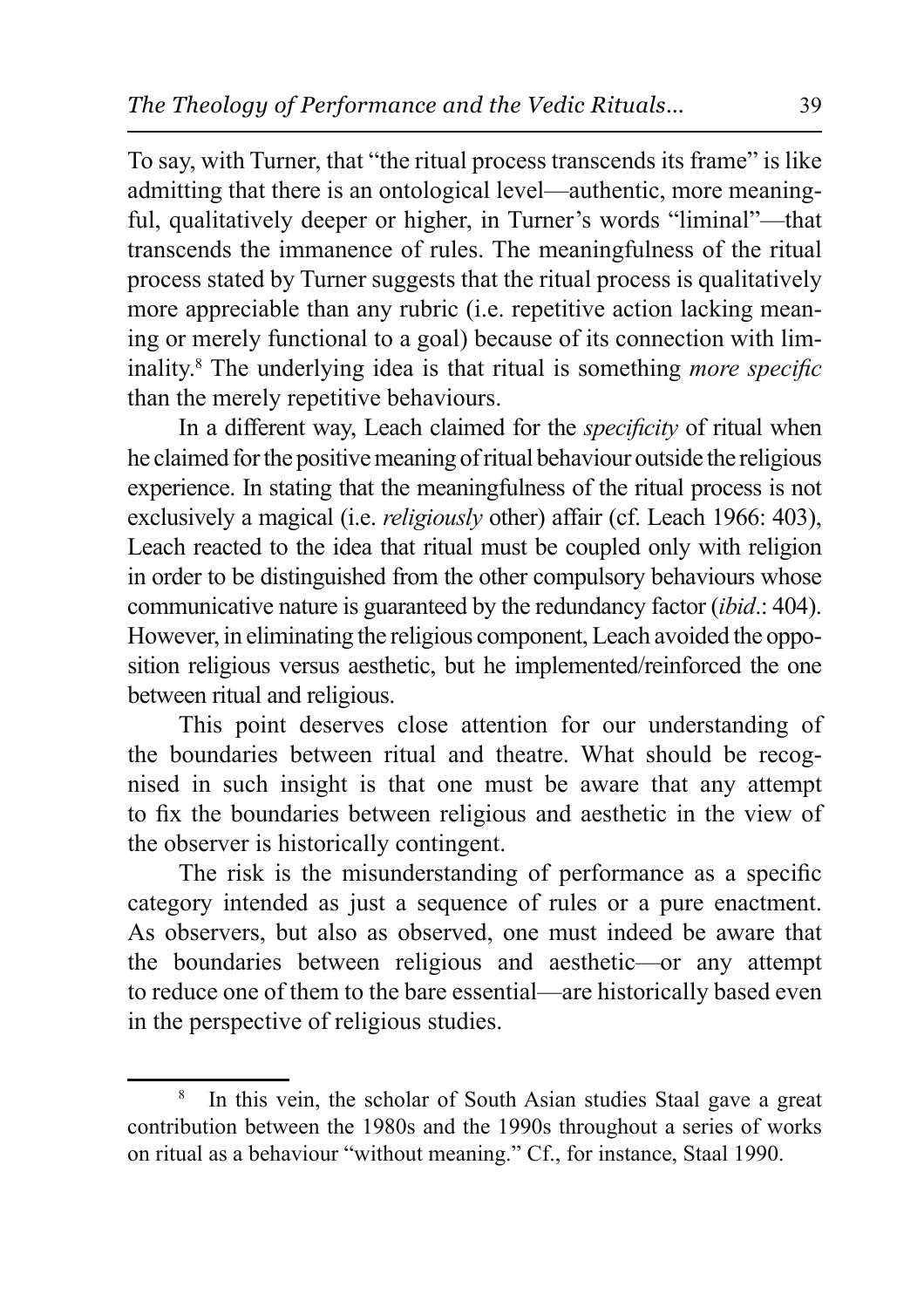Therefore, while I agree with Leach's definition of ritual as a stereotyped and communicative behaviour that is not exclusively confined to the discourse on 'transcendent things' (i.e. religion) (cf. Lincoln 1996), I disagree with any theoretical attempt to eliminate the 'transcendent element' for claiming a fine demarcation between religious and aesthetic. Going back to Laib's minimalist installations, his oeuvres strive for transcendence despite his claim that his art is not religious (Ottmann 1986; Lodermeyer 2008: 26; Jeffery 2013: 59, note 1). However, the claim for transcendence is a *mode* through which the religious discourse reproduces itself. If one agrees with Lincoln's thesis that religion is "that discourse whose defining characteristic is its desire to speak of things eternal and transcendent with an authority equally transcendent and eternal" (Lincoln 1996), it will be clear that 'religious' can be the subtext of a supposedly nonreligious text or the interest of a supposedly non-religious practice, like art. The religious, intended as the discourse on transcendent things, offers many elements to rethink the normative nature of religion, its communicative nature, and the "regression of 'religious belief' *vis-à-vis* 'aesthetic belief"" (Dianteill 2003: 542)—all elements that help us to construct a wide definition of ritual, that encompasses the aesthetic re-production of religious beliefs.

While the religious element is a necessary component to operate the shift from the human to the transcendent, the ritual process, i.e. the transcendence of the sacred, operates within the normative level too. Ritual is therefore the human attempt to mark the boundaries between the transcendent and the human; consequently, the hermeneutists of ritual represent themselves as those who are qualified to connect the boundaries between the human, the ritual and the trascendent. This mark provides us—as observer and scholars of religions—with the terms for arguing how entertainment has been historically separated from the transcendent to delimit its field of action. A critical-historical reconstruction of the history of religious studies should provide a new point of view to re-think how the notion of transcendence came to be the criterion to distinguish a religious enactment, i.e. a ritual, from a non-religious one, i.e. aesthetic entertainment. A well-shaped separation between ritual and theatre,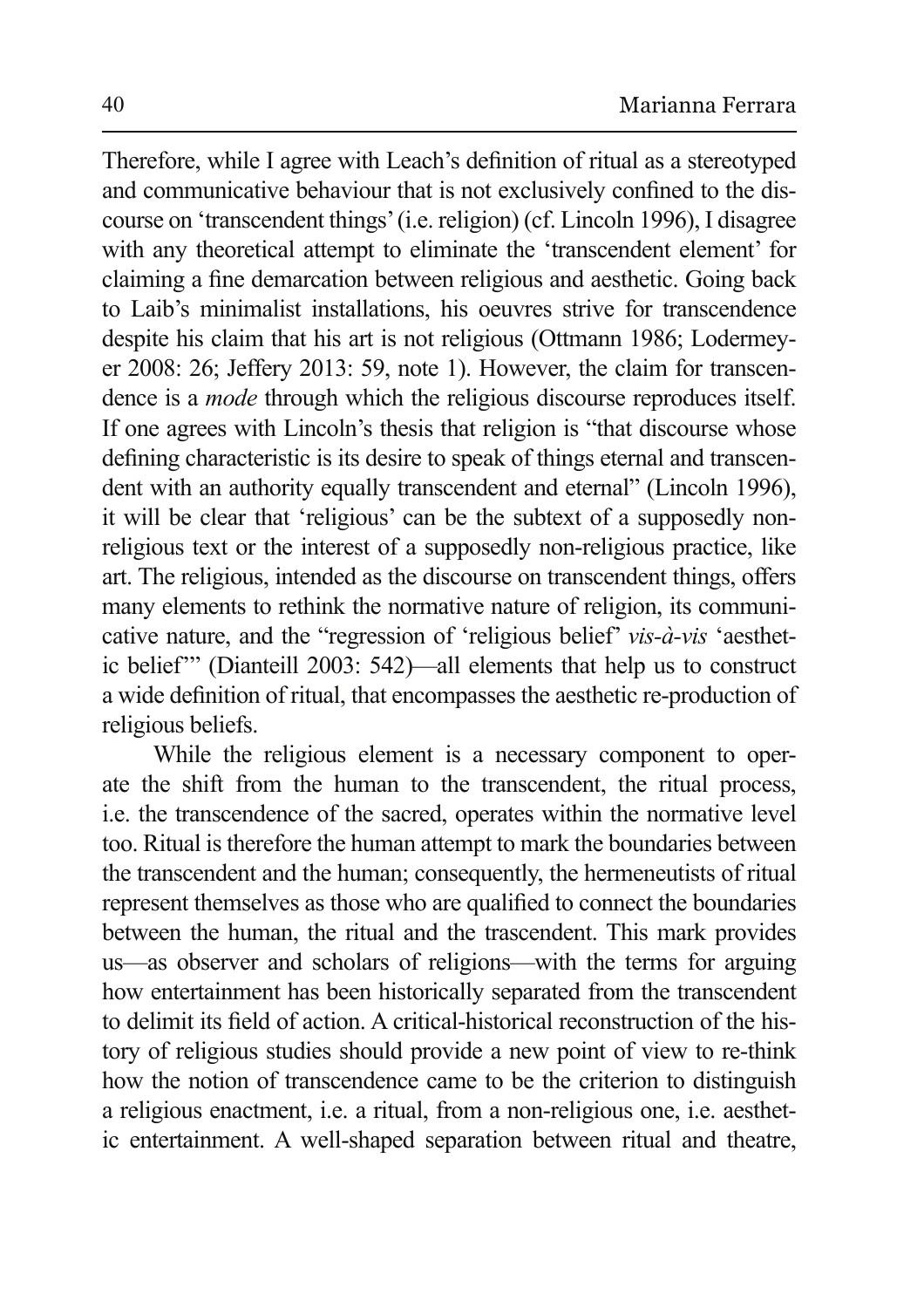as well as between religion and art, serves as an academic discourse to mark the 'sacred' nature of ritual. In that respect, Schechner noted that the "attention paid to the procedures of making theatre are attempts at ritualising performance, of finding in the theatre itself authenticating acts" (Schechner 1974: 467).

The question is not if a theoretician is right or wrong in eliminating the religious components from the ritual; rather, one should ask what is the argument to distinguish ritual from theatre or the religious from the aesthetic. Schechner proposes a different taxonomy polarising efficacy and entertainment. He writes, "Whether one calls a specific performance ritual or theatre depends on the degree to which the performance tends toward efficacy or entertainment" (Schechner 1974: 467). These two poles—efficacy and entertainment—are not intended as definitively excluding one another, but just as an operational basic dyad. This polarisation provides the parameters to evaluate the degree of efficacy and of entertainment, respectively, for the purpose of a theatrical or ritual performance.

Though Schechner clarifies that these two poles are not mutually exclusive, he identifies efficacy with ritual and entertainment with theatre. According to Rozik, "Schechner's considerations reflect a general tendency in the 1960s and the 1970s for performance artists to 'recreate' the ritual quality of primitive theatre by creating 'actuals', 'homemade rituals'" (Rozik 2005: 172). These associations remind me of Laib's concern for the application of the Vedic rules in his oeuvre and the words of Turner and Leach, who stated that a ritual is first of all procedure and authenticity. This leads us back to the starting point, with the equation *ritual: theatre*  $=$ authenticity: inauthenticity...

However, in a later essay, Schechner (Schechner 1990: 28ff), on the basis of Goffman's theory of 'unaware performers', develops his parameters of performance taking into account the emic/etic gap involved in the framework where presentational and representational aspects are inserted. He distinguishes three classes of framed performances:

1) actions framed as a performance: the frame is imposed from the outside and performers are not aware of it (such as animals in circus or when TV crews arrive at the scene of a tragedy);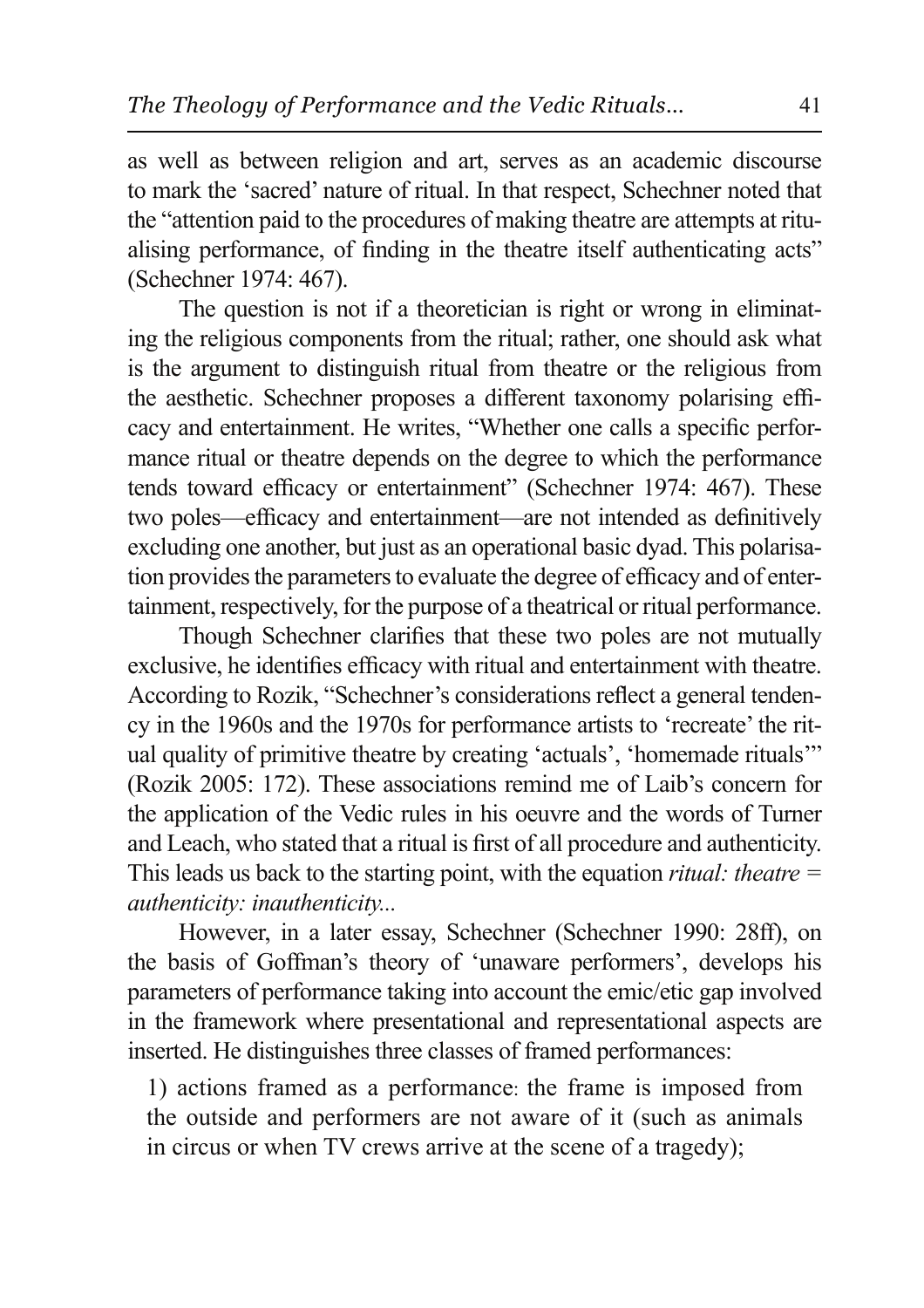2) frame hidden: they know they are performing, but audience should not know (such as during the oration of a politician);

3) frame there and acknowledged by all (such as professional actors).

This further classification is useful to evaluate the role of the frame into which a performance is achieved. In other words, it seems to be linked with the place—real and/or symbolical—where the performance is exhibited. In this regard, Laib's fire ritual exhibition—where many Brahmans were hosted to perform the *mahāyajña*—and his concern to faithfully apply Vedic rules, raise important points to outline the 'theoretical frame' into which the border between awareness and unawareness of the performance is negotiated. "Where are we?" (Tosatto 2009:  $17-18$ ) is the question, intentionally posed by Laib's oeuvre, that only the visitor, as an aware observer, is called to answer. However, the question of contextualization is not only a matter of aesthetical pole—where the actor/audience relationship is given—nor of existential location— 'Where are we?'. The contextualization approach problematizes also "the power structures in which participants, performers, and observers are entangled" (cf. Hüsken, Neubert 2011: 7). On this point, Bourdieu's theory of fields shows that also the 'artistic field' as well as the 'religious field'—even when they generate an autonomous pole (i.e., 'art for art's sake', the cure of souls and the creation of repositories of a secret knowledge)—are socially constructed arenas within which agents and groups take positions according to the law of supply and demand (Bourdieu 1971, 1975, 1979: 59ff).

The frame—context or field—into which a performance is achieved goes through a systematic tension between change and stability, as well as subversion and transgression (Hüsken, Neubert 2011: 6). Rituals are expected to control such tension and build a negotiated form of order through formality and repetition (Bell 1997; Rappaport 1999). It should also be noted that the contextualization approach enlarges the notion of ritual to other fields of action and blends the differences between religious and aesthetic, while instead the artistic claim by Laib for authenticity through the application of the 'ancient' instructions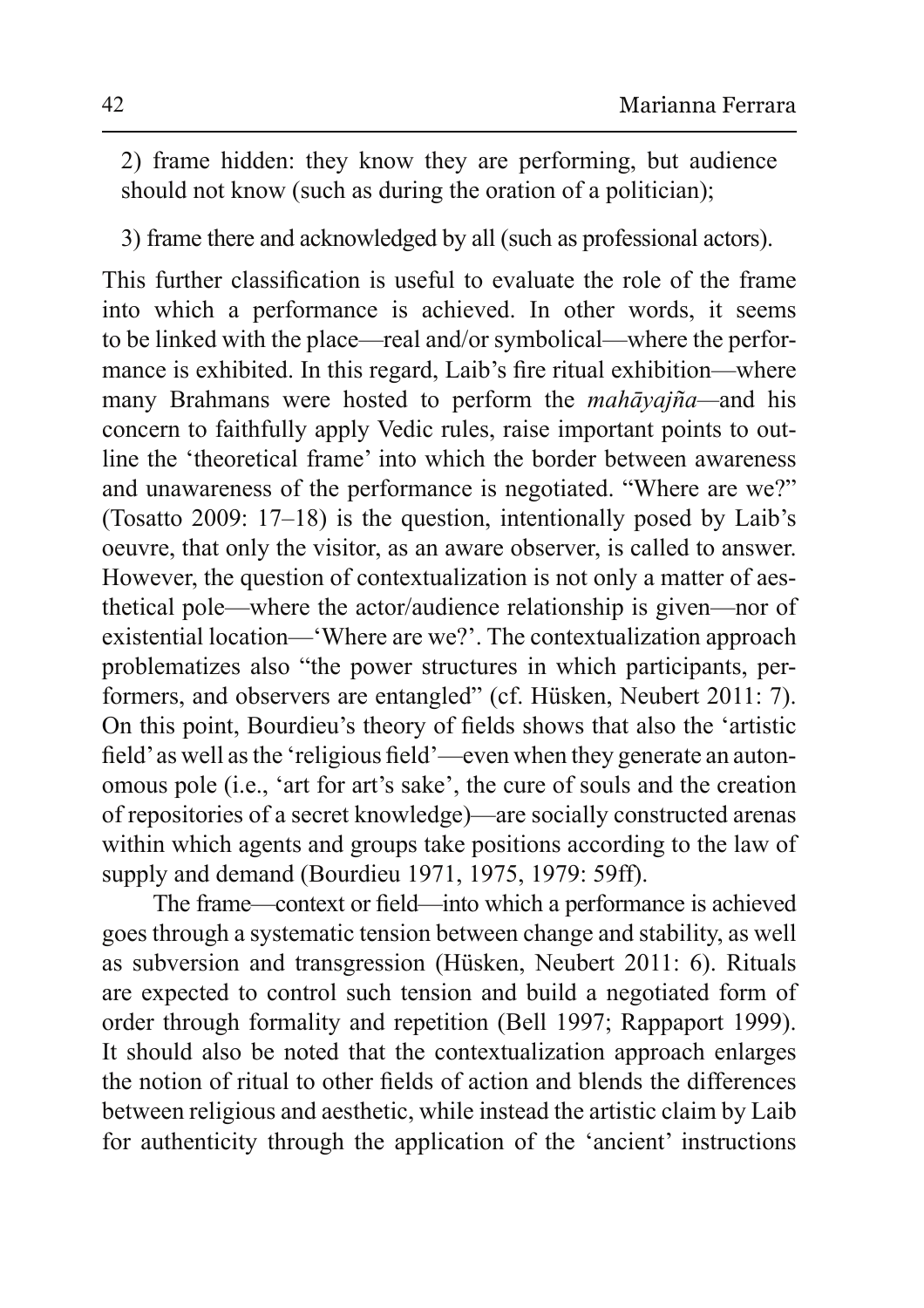attempts to draw, again, a clear line between a holistic conception of art—inspired by a religious idea of changelessness—and the classical concept of the individual artist (Ottmann 2009: 46). Laib postulates that the adherence of the praxis to form—i.e. to the traditional and 'unchanged' rules—gives authenticity to his performance, while instead ritual studies stress how dynamic, innovative, and free the character of rituals is, continuously on the border between form and practice, norm and usage (Michaels 2016: 21ff; Hüsken, Neubert 2011).

To better argue these statements, I will illustrate how normativity, stylised behaviour, transcendental aims, performativity, and creative acts are interlaced in the Vedic texts on ritual rules. I will discuss some theoretical issues that allow us to define a ritual text as 'religious' instead of 'theatrical'. Specifically, I will deal with the performative effect of recitation.

## **4. Vedic texts as scripts and Vedic ritualists as performers: a methodological approach**

To better argue what has been outlined in the previous paragraphs, I will focus on Vedic texts about ritual, specifically the Brāhmaṇas. My proposition is to consider Vedic textual prescriptions codified in the Brāhmanas as scripts and prescribed behaviours as performances. Certainly the second item will be dependent on the former because the rule, as a script, is aimed to represent the authority. Despite the fact that the need for a rule suggests a conventional and repetitive behaviour, in the Brāhmanas the performance is codified as a unique event, not as a simple application of the rule or merely a repetition. The ritual performance, similarly to the theatrical performance, is regulated by the display of skills as its aim. As an athlete or an actor, the Vedic officiant displays his skills in achieving an exceptional performance (cf. Larios 2017; Michaels 2016; Knipe 2015; Hüsken 2007; Patton 2005; Gonda 1980). He is aware of the exceptional frame, and the audience expects it to be such.

To argue this comparison, I will examine three aspects involved in the ritual as the possible frames into which the awareness of the performance and the aim of efficacy are involved to a major degree: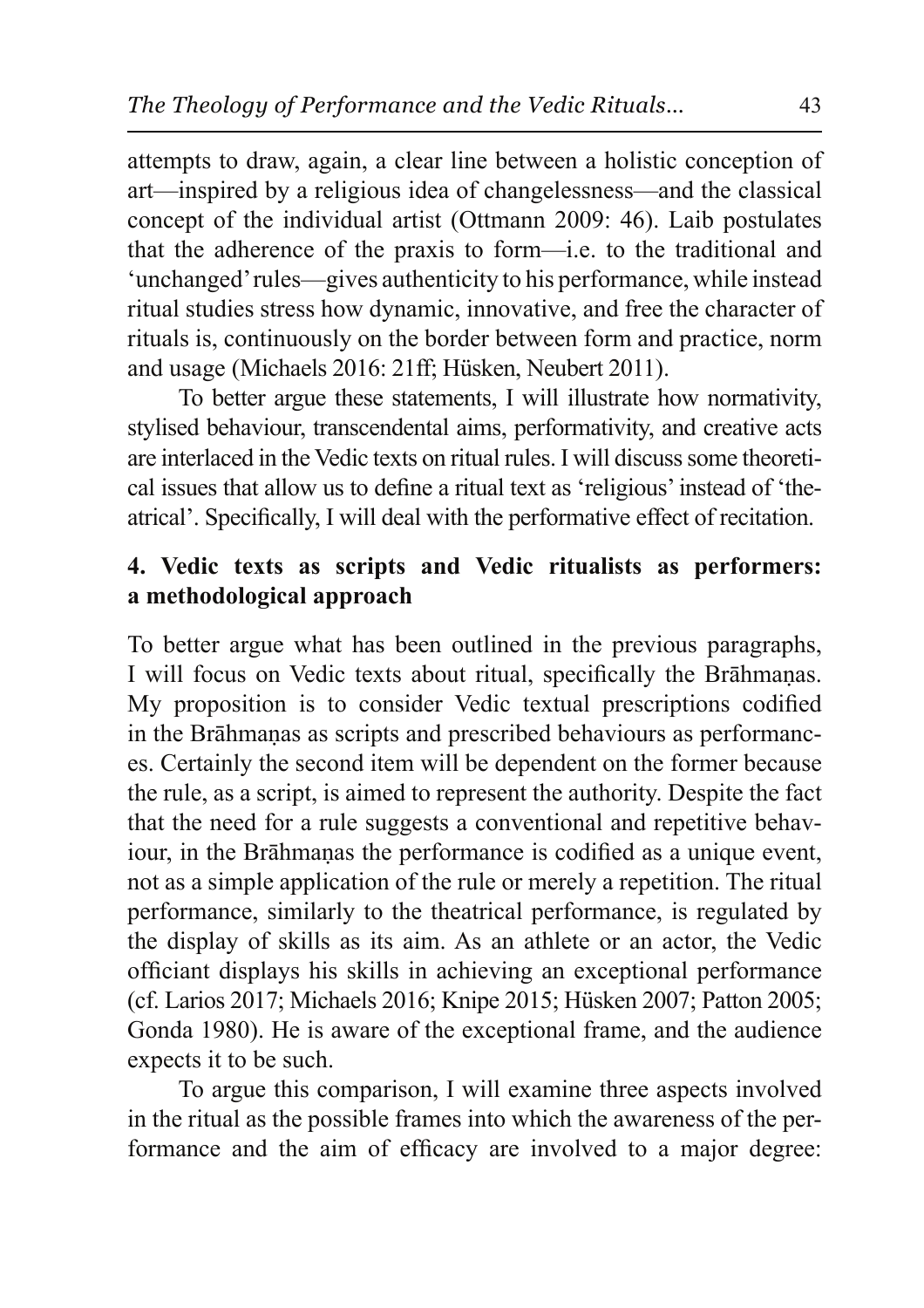1) training: the recitation, as a script, is aimed to furnish the way to do things and to achieve the performance;

2) display: the ritual, as a theatrical performance, is aimed to display a skill;

3) self-consciousness: the ritualists, as the aesthetic performers, are aware of their doing highly symbolic actions in front of a public.

# **4.1. Training**

According to most Brāhmana-texts, there is a common way to establish normative behaviour: by means of repetition, memorisation, and transmission (Scharfe 1989: 15ff). The rule is preserved through the repetition of recitation. In the most authoritative collection of religious texts it is declared that only "the one who recites following (his teacher) learns, not the one who sleeps" ('nubruvāņó ádhy eti ná svapán).<sup>9</sup> The evocation of the same motif resounds in a late text on *dharma* and the socioreligious behaviour where it is stated that "[w]hen someone has studied one branch from each of the Vedas in accordance with the Law, he is called a 'vedic scholar'" (śākhām adhītya śrotriyo bhavati).<sup>10</sup> It means that the rigid sequences of actions involved in Vedic recitation was learned through a well-established training accompanied by a developed mnemonic technique. The frame into which the ritual learning was legitimised is the recitation as an authorised (and authorizing) language. Currently only the crystallized version of the Vedic recitation is well known in the form definitively fixed in the manuscripts. However, it is presumable that the recitation was not as rigid as the texts lead us to believe. The enemies of memory, such as corruption, forgiveness, and mistakes, had probably affected the contents, and one may speculate that the development of mnemonic techniques had been utilised also—but not only in order to fight and prevent the 'ritual failure' (cf. Schieffelin 2007).

<sup>&</sup>lt;sup>9</sup> *Rgveda* 5.44.13 (tr. Brereton, Jamison 2014: 717).

<sup>&</sup>lt;sup>10</sup> *Āpastamba Dharmasūtra* 2.3.6.4 (tr. Olivelle 1999: 49). Cf. also *Manusmrti* 3.145.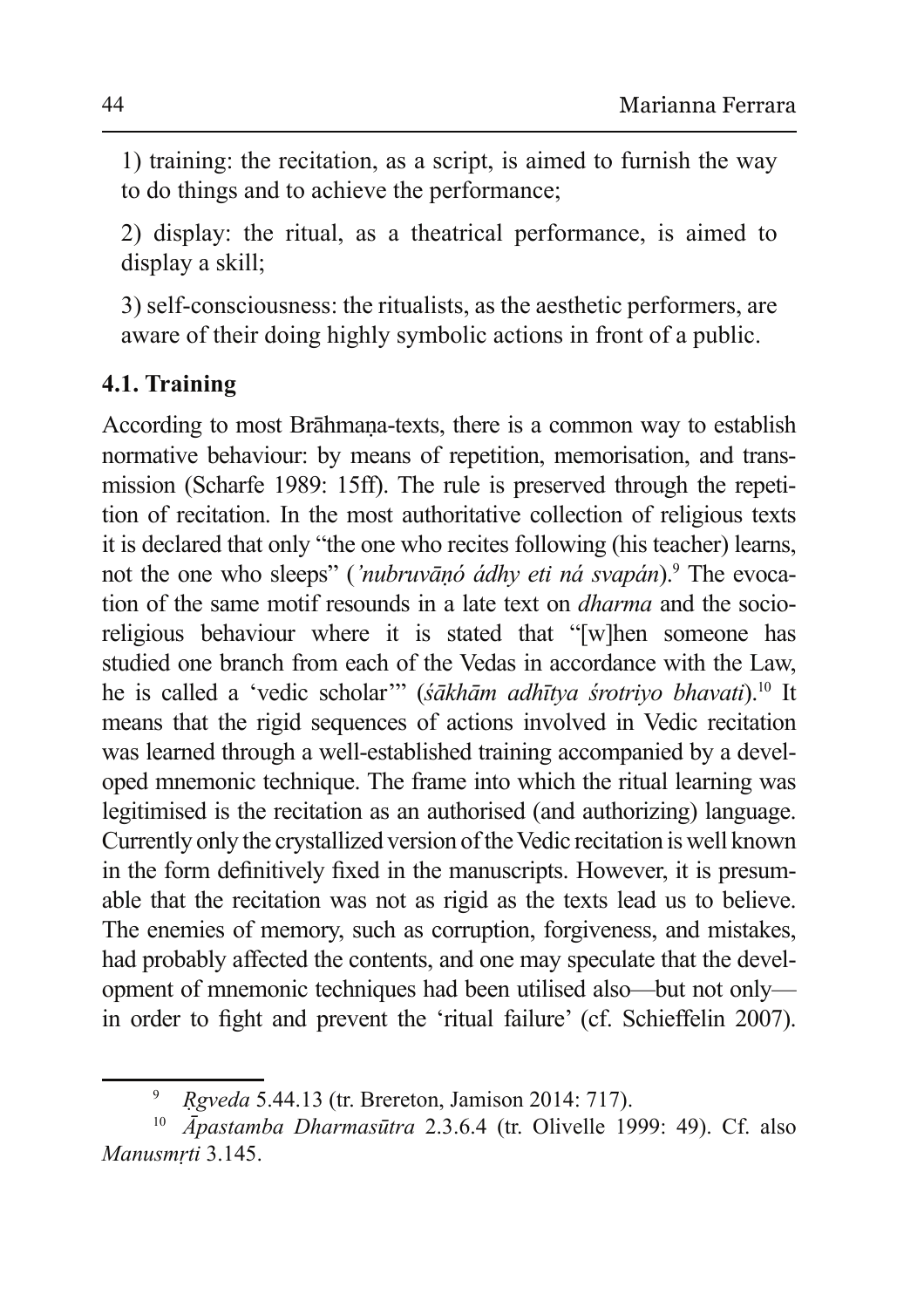Among the earliest texts of the Vedic canon, the prose-texts such as the Brāhmanas served as commentaries (cf. Lubin forthcoming) and were demanded to display, advocate, and preserve the ritual procedure. To this end the Brahmana-texts show a great creative ability in constructing the tradition, clarifying the meanings and the purpose of the mantras and their ritual functions. While the ritual as a sequence of words and actions serves as a display of the rule, the exeges is shows how to understand its meanings and functions. Only through the reiteration of a well-established sequence of words and actions a rule could be exhibited and, therefore, legitimized, accepted, recognised, shared, and eventually applied.

The rule is within the ritual but it is the need of regulation that urges a stylised behaviour, not the contrary (cf. Squarcini 2012). The arrangement of the ritual, as a stylised behaviour, is always demanded by the need to reiterate a specific normative arrangement of social, economic, and political relationships.

In Vedic texts the recitation, as a script, regulates and directs the ritual performance. As a script in the eyes of its reproducers, the recitation of stylised speeches aims to be received as the authority. In that case, its efficacy lies in the reiteration of the rule as faithfully to the original as possible. Deviation is not accepted, or else the performer has to demonstrate his skill by enacting a remedy, aimed to deprive a mistake of its negative action. Needless to say, the appropriation of 'origins' and 'foundations' and the claim 'to act according to tradition' are the subtext in the exegesis about rituals.

# 4.2. Display

The 'performance function', as suggested by Alter, is accomplished only if the communication between the performer and the audience is persuasive and convincing (Alexander 2004, 2011), only if the verbal interaction between speaker and hearer produces a conventional effect (Sbisà 2001, 2009). To secure a successful communication, the Vedic officiant puts in action what the Vedic composer of the text organised in standardised formulations. As a performer who faithfully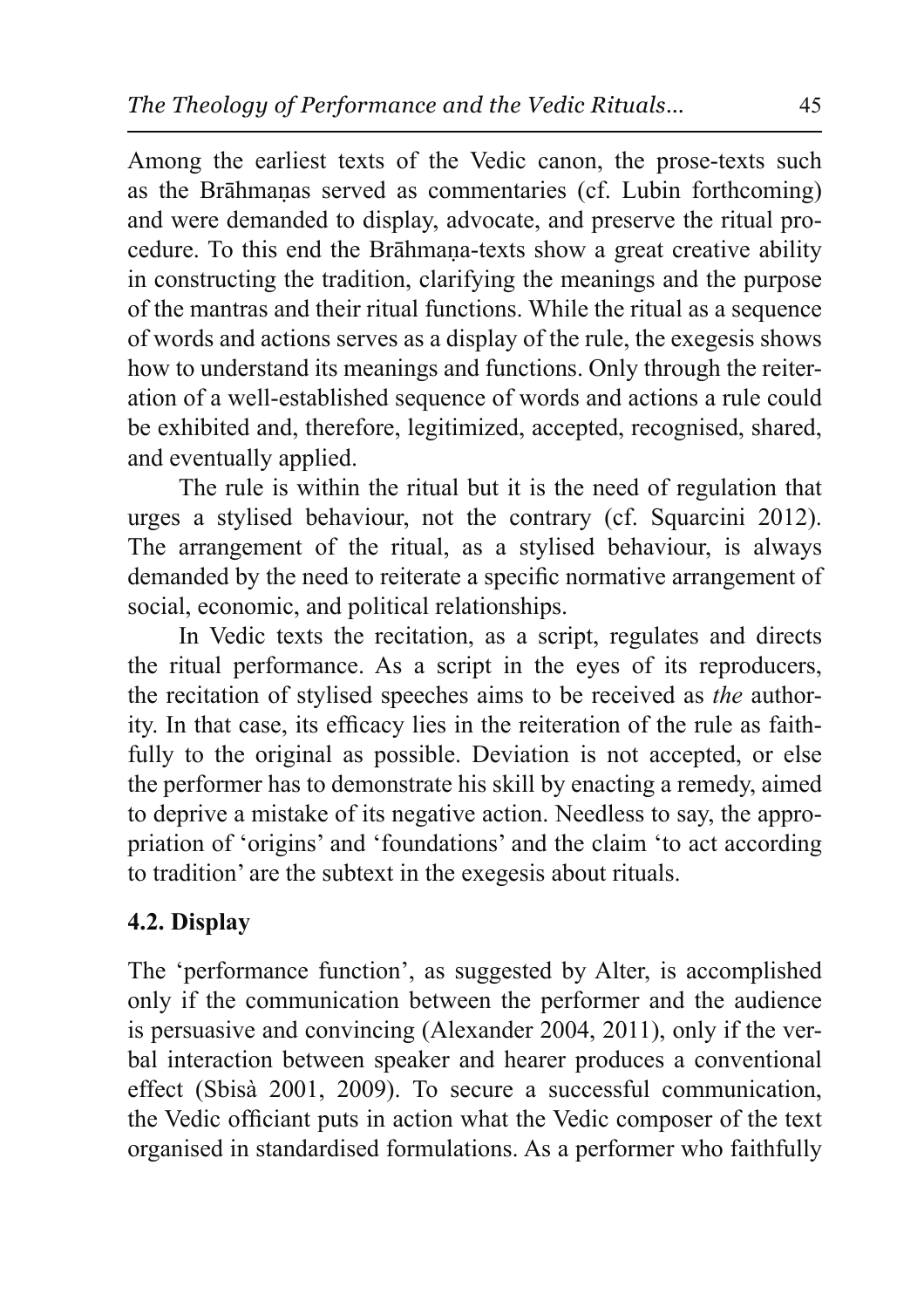re-enacts the script's composer, the officiant should be able to satisfy all the requests of his patron. These requests usually regard prosperity, cattle, long life, progeny, and a good harvest. Therefore, the Vedic instructions collected in the Brāhmanas provide the officiants with a 'grammar of rituals' (Michaels 2016: 73), which will secure the success of communication, the merits of patronage, and the established order. The theatricalization of a stereotyped sequence of actions helps displaying the officiant's skills. A successful ritual is one during which the officiant is capable of demonstrating his skills in attaining prosperity, cattle, or long life for his patron or in taking danger and ruin far from him. The more a ritual performance is spectacular, the more the officiant's labour looks skilful.

Aitareva Brāhmana 8.10:

[...] If, when two armies meet, a Ksatriya runs up to him (saying) "So do for me that I shall conquer that army", and if reply "Be it so", he must touch the body of his chariot with "O tree, be thou strong limbed" and then say to him "Do you mount, to this quarter for you let the chariot, well tied, advance, to the north (let it advance), to the west, to the south, to the east, against the foe". With "With the attacking oblation" he must make him turn; then he must look at him with the Apratiratha, Sasa, and Sauparna hymns. He conquers that army. If again he runs up to him when about to engage in battle (saying) "So do for me that I shall conquer in this battle". he should make him contend in this quarter; he conquers in this battle. [...] After the paying of reverence, he goes to the house saying (the verse) for the driving away of foes [...]. **Having gone to the house he sits down** behind the household fire and holds on the priest who at the end offers three butter libations to Indra, in four portions, with the bowl, in the Prapad way, for freedom from distress, injury, loss and danger, (tr. Keith 1920: 327, bold mine)

### Kausītaki Brāhmana 16.8

[...] He recites the Aksarapanktis; the Aksarapanktis are cattle; verily (they serve) to obtain cattle; moreover, the Aksarapanktis are expiration and inspiration; thereby then he places expiration and inspiration in himself; moreover (they serve) to secure the presence of Indra in the praise. He recites (verses) to the fathers and to Yama; verily thus he accompanies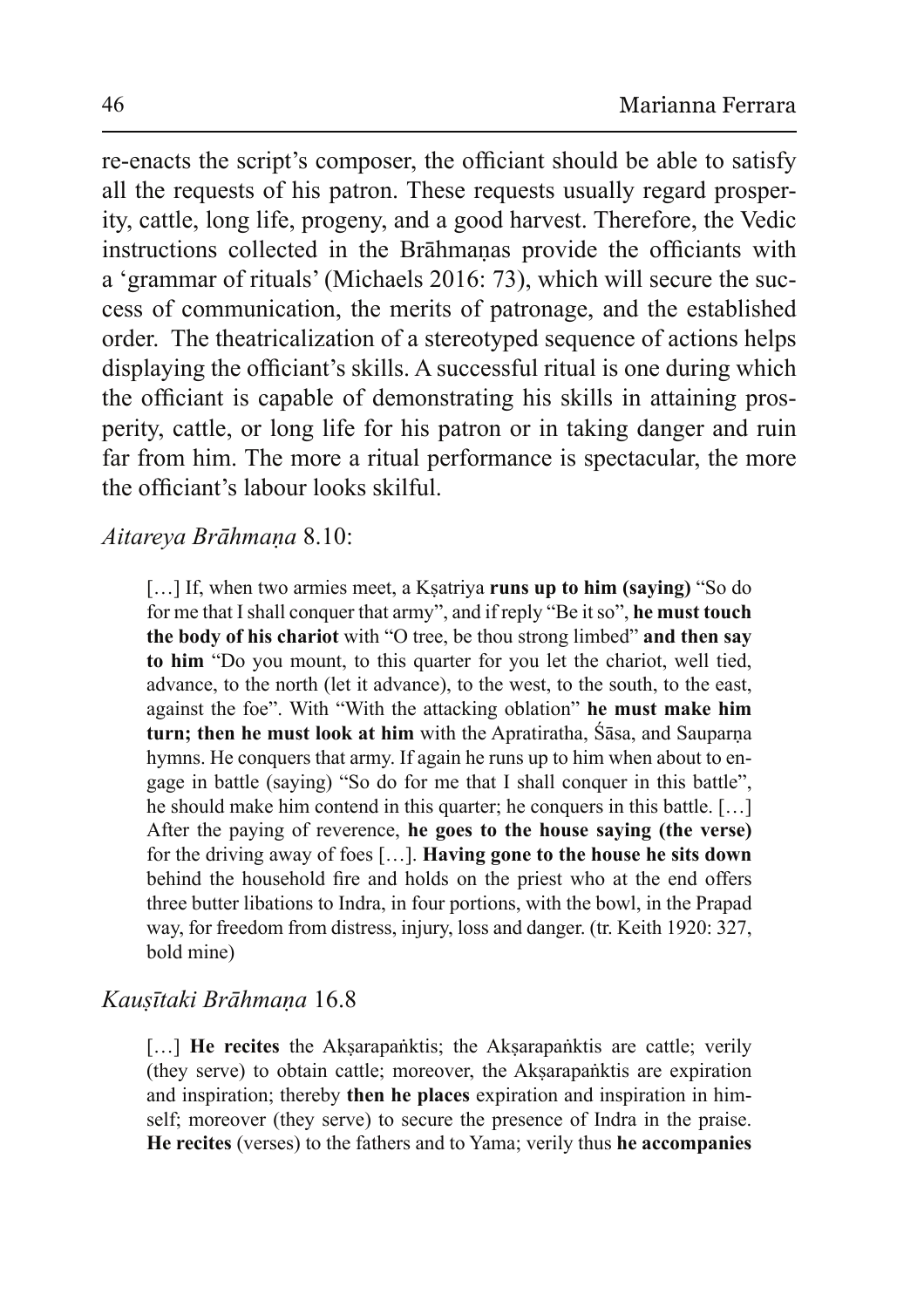the Nārāšamsa cups; moreover the fathers have their portion at the end; therefore he recites these (verses) in the end praise. He recites (the verses) "Sweet indeed is he"; verily with them he makes sweet the Soma for Indra; moreover, Indra is the world of the gods, Yama the world of the fathers; verily thus he arises from the world of the fathers to the world of the gods. To them the Adhvaryu responds with (a formula containing the word) *mad*, for the third pressing is connected with 'be drunk'. He recites (a verse) to Visnu and Varuna; the sacrifice is connected with Visnu and Varuna; whatever mistake or error there is in the sacrifice, that with this he remedies; verily this is medicine. (tr. Keith 1920: 436–437, bold mine)

In Brāhmana-texts the ritual language for prescriptions is rich but is always shaped by the warrior imagery about races and competition for the prize. In some cases, the ritual sequence involves a race between the officiant and the ritual's patron that is clearly learned from the warrior's life experience. It may be argued that the warrior-like features were due to the royal function of these rituals, or that the competitive aspects were merely formal in nature (Heesterman 1993: 65ff). Both observations do not change the performative value of the ritual. The efficacy of ritual, regardless how aesthetic or entertaining its achievement, and the motif of the skilled officiant are two faces of the same coin: the display of power.

Starting from Bloch's approach to ritual as a coercive communication, Laidlaw and Humphrey notice that:

The formalisation of language in ritual—speech-making, chanting, singing-reduce semantic content, because possibilities of alternative utterances are closed off, and at the same time increase the illocutionary force of those utterances. [...] It therefore becomes difficult for participants to resist authoritative utterances made in ritual contexts by any means other than repudiation of the whole ritual order. (Laidlaw, Humphrey 2006: 269)

If persuasiveness is maximised through a formalised language, then ritual serves as "an extreme form, indeed it is the most important legitimating device" *(ibid.)*, able to preserve traditional authority from any form of rebellion.

However, another practical aspect deserves attention: the participants' familiarity with gestures (Wulf 2006). As the anthropologist Wulf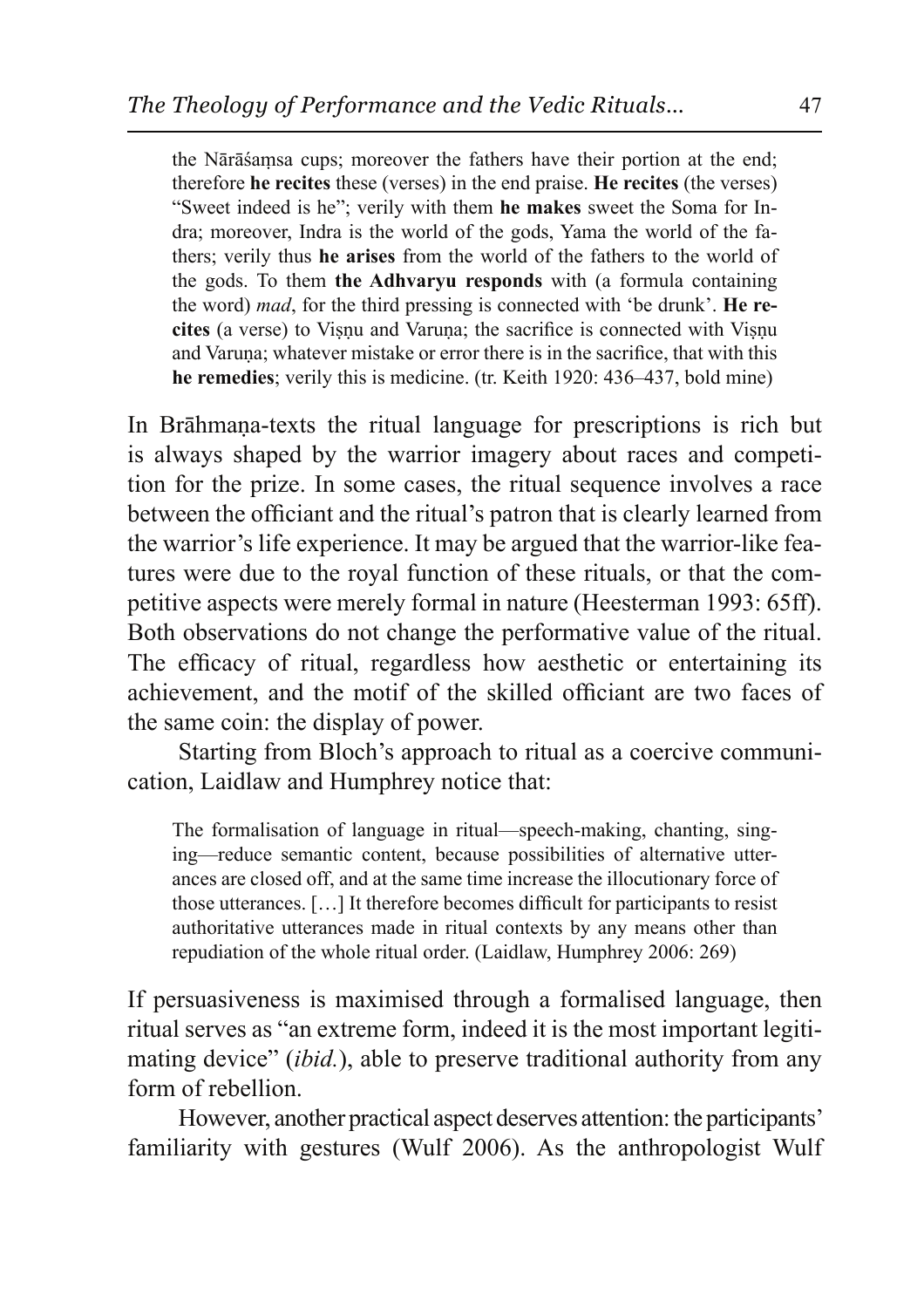illustrates (Wulf 2006 and 2001; Wulf, Göhlich, Zirfas 2001), in accompanying linguistic utterances, the bodily movements serve as silent vehicles of meaning. Even when gestures have no direct reference to speech, they are a means of expression and signification insofar as they transmit messages, express social relationships and embody a given idea of order. The understanding of ritual action as a bodily-based communication (cf. Wulf  $2006$ : 400-402; Wulf, Zirfas  $2001$ : 339) allows us to consider the ritual arrangement as a part of a historically-based praxis, conditioned by the social, historical, and cultural context but enabling to shape social and religious fields, institutions and organizations.

## **4.3. Self-consciousness**

In order to preserve the rule and to reiterate the authoritativeness of the sequence of actions (i.e. the ritual), reciters employed a performative class of utterances, such as: *ity āhuh, āhuh*, "So they say"; *atho āhuh*, "Thus they say"; tad u hovāca, "With reference to this he said". Sometimes the verb referring to the main action appears in the gerundive form, suggesting that it is a customary action. Despite the common language employed to achieve the rituals' purposes. I found many conflicting prescriptions that lead to the possibility of acting in different ways. Amongst the various ways of expressing a customary action, some passages suggest that it was recommendable to act one way or the other; others, on the contrary, definitively establish how to consider the mistaken customs promoted by other Vedic schools (cf. Brereton, Deshpande, Jamison 1991):

 $-tan$  *na sūrksyam (Maitrayānī Samhitā*): "this must not be kept into account":

-tan naivam kartavai (Maitrayānī Samhitā): "indeed, this must not be done":

 $-i\partial\bar{y}$  *+ avidyayaiva tad āhur (Aitareya Brāhmana)*: "they said that because of ignorance";

 $-$ tat tathā na kuryāt (Aitareya Brāhmana); *tad u tathā na kuryāt* (*Śatapatha Brāhmaṇa*): "however, he should not do it";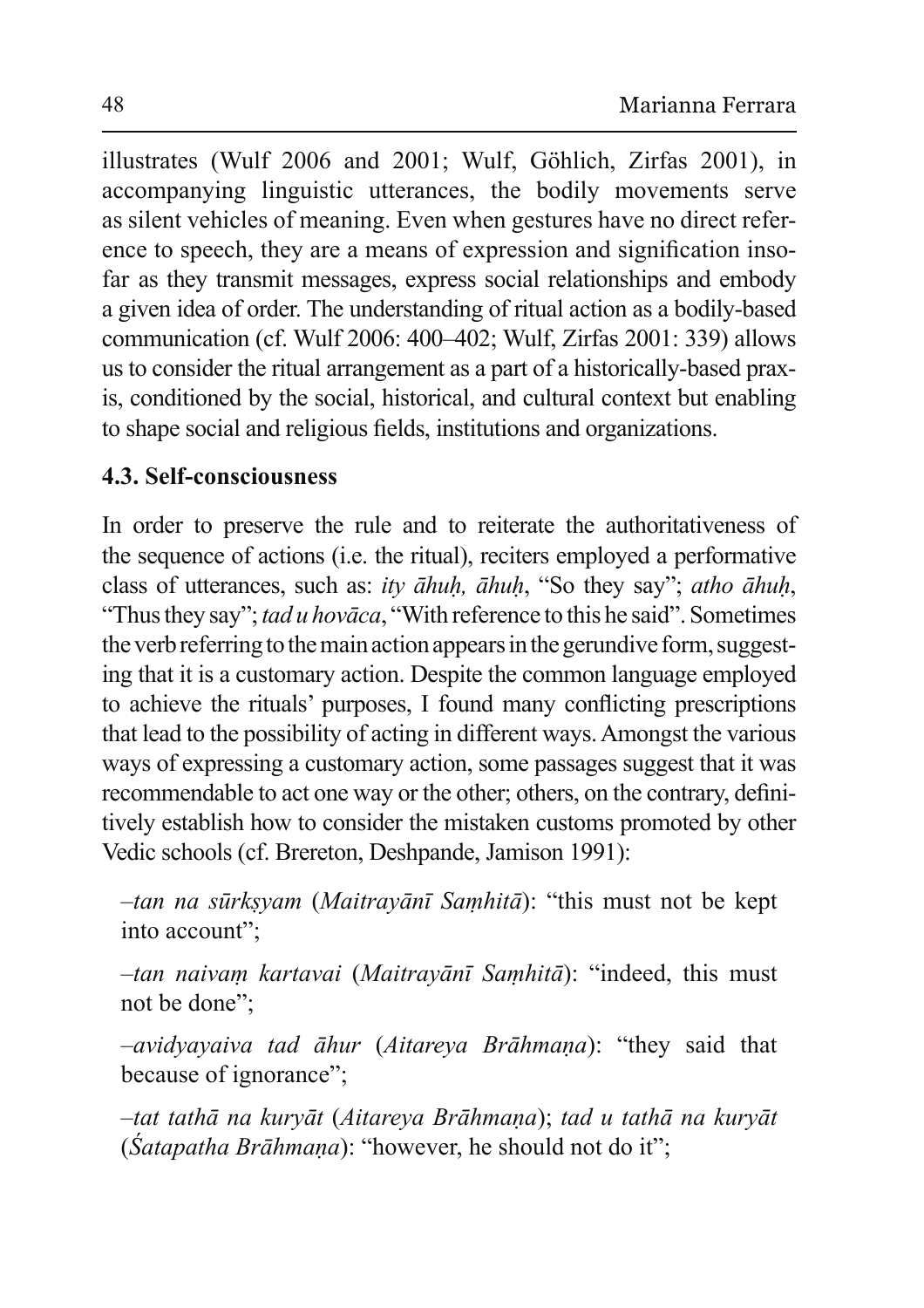*-tad u tathā na brūyād (Śatapatha Brāhmaņa)*: "indeed, he should not pronounce it";

 $-$ tat tan nādrtyam (Aitareya Brāhmana, Aitareya Āranyaka): "it must not be kept into account":

-na tad ādrivate (Kāthaka Brāhmana, Kāthaka Āranyaka); api tan *nādriyeta* (*Satapatha Brāhmaṇa*): "this must not be followed".

If one considers the utterances expressing ordering, duties or prohibitions as speech acts (of Austinian inspiration) characterised by a particular illocutionary force, a prescriptive reading of the ritual codification *through words* gives rise to fruitful speculations on praxis (Sbisa 2009). The use of deontic modalities, i.e. verbs indicating how the world ought to be according to certain rules, suggests  $(1)$  a strong intentional level the speaker's intention in producing an act which appears as more and more necessary, efficient, unquestionable—, (2) a performative level—words express actions that produce effects, $^{11}$  and  $(3)$  is connected with a different degree of status and power, institutionalized rank and authority (Sbisà 2001; Diamond 1996). More conceptual thinking is provided by Agamben (Agamben 1995, 2003), who has dealt widely with the question of the rule and its application. Speaking about the juridical rule, Agamben notes (Agamben 1998: 19ff) that a rule "does not coincide with its application to the individual case" but that, on the contrary, it must "be valid independent of the individual case"; from such perspective, he concludes that "a word acquires its ability to denote a segment of reality only insofar as it is also meaningful in its own not-denoting". In other words, no prescription has in itself the guarantee that it will be achieved because there is a gap between the rule and its

 $\overline{11}$ As Sbisà (2001, 2009) has clarified in her recent rethinking of the speech act theory, in Austin's conception of 'act' more attention is put on the relationship between the speech act and the action than between the speech act and the activity (as it is in Searle's approach). In such relationship what really matters is the production of a conventional effect that contributes to the action's result or that coincides with it (Sbisà 2009: 30).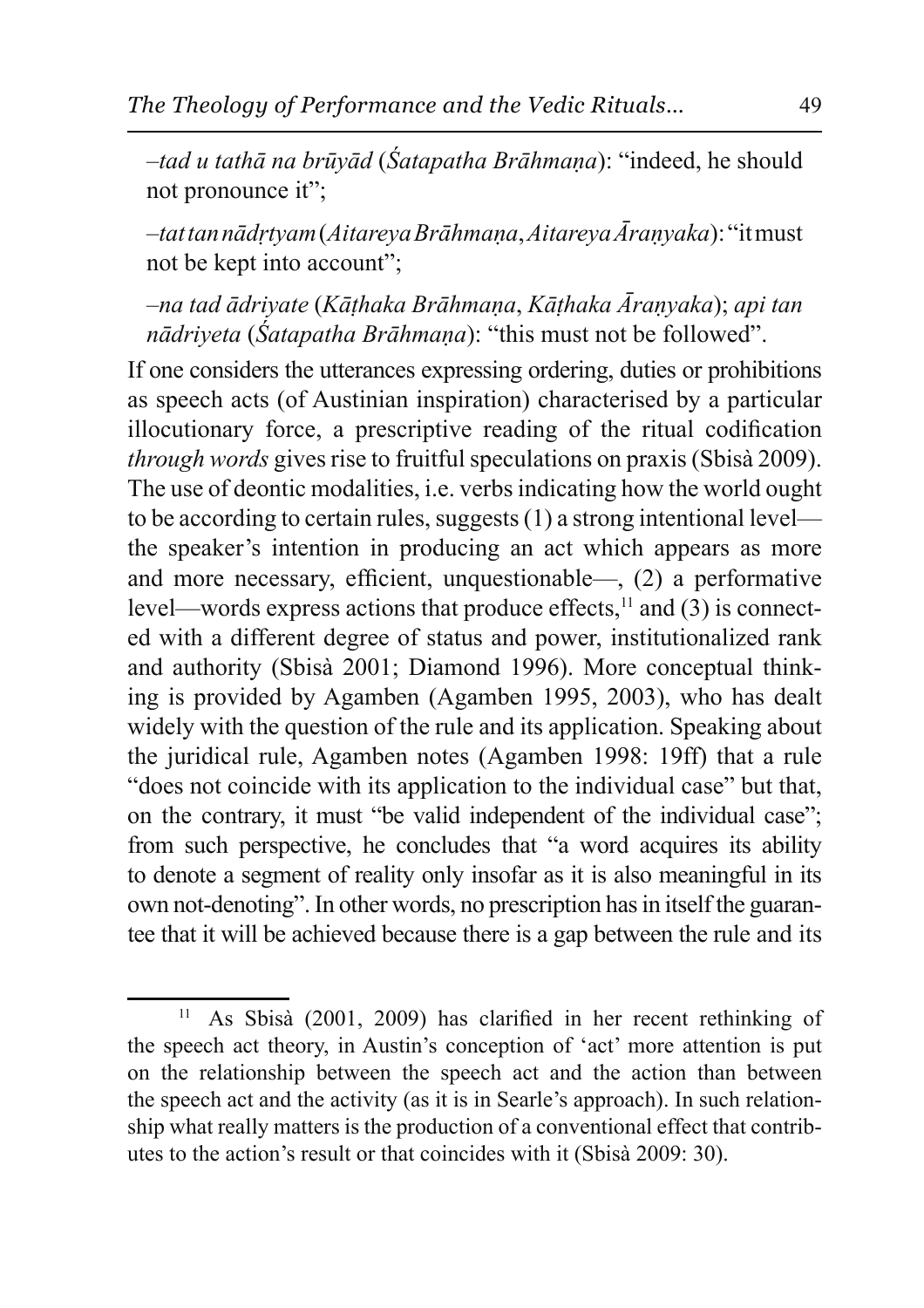application that only power (and status and authority) can fill. If power and authority express their force in the verbal interaction, one can rethink the efficacy of ritual utterances in view of their syntactic form. The verbal modes and the syntactic form of utterances indicate the illocutionary force of ritual prescriptions through which the authorized speakers and hearers (poets, theologians, commentators) tried to qualify identities through the ghost of tradition or to create a legitimising support for its acceptance. While recitation as a script was transmitted in order to legitimise an idea of faithfulness (to a hypothetical original version), recitation as a 'written text on the stage' was aimed to enshrine the original commandment and to promote the maintenance of faithfulness. The public dimension of recitation suggests that any attempt to direct the symbolic actions was deliberate.

To evaluate the subjective aspect in the 'verbal doing', the idea of self-consciousness provides a useful device to compare ritual and theatre. In Schechner's dyad between efficacy and entertainment, he places the major degree of self-consciousness on the item entertainment/theatre. Actually, performers and audiences, as well as officiants and patrons, ought to be aware of their role to fulfil their relationships and communication. Subjectivity and intentionality are two aspects of performativity and theatricality as well. Any attempt to preserve the tradition or to orient its reception should be rethought as creative acts. As theologians, the commentators served as 'voices' of the tradition; however, as performers of a specific branch of the tradition, they achieved a creative act whenever their voices were addressed to a specific audience. A vital tradition is based on the capacity of its interpreters to close the canon, and then to re-open and re-close it without undermining its timelessness, transcendence, and authorlessness (Smith 1982: 36–52; Patton 1994).

Similarly, during a theatrical spectacle a spectator is always aware that the performance is a fiction, but s/he is tacitly called to forget that it is a fiction, in order to appreciate the history and its characters. At the same time, to appreciate the performer as an artist a spectator must remind himself that he is in front of a show. By examining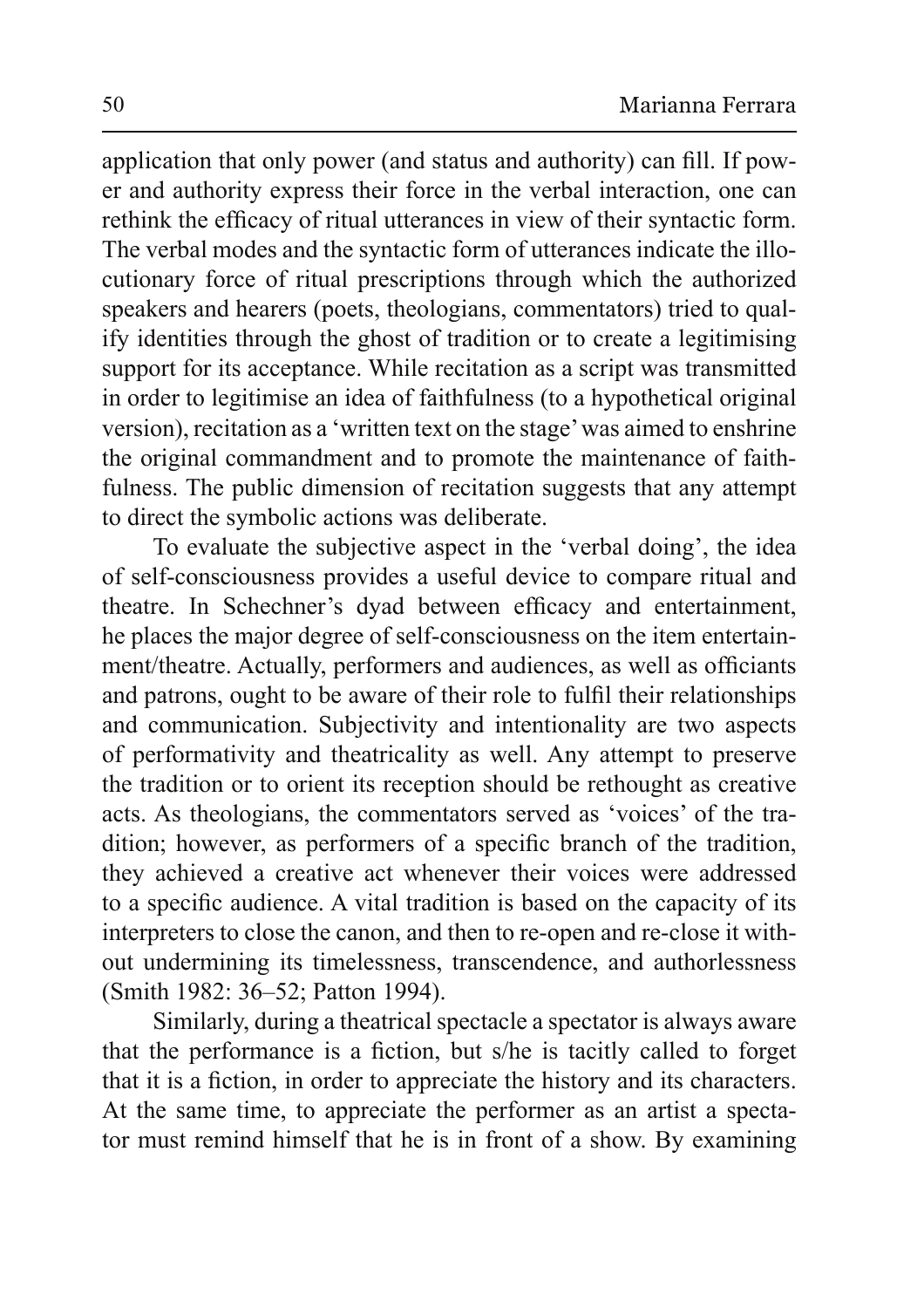the character, a spectator will be able to appreciate the performance as a display of skills. From the performer's perspective, the actor will conclude the same pact as well. It means that there is a silent agreement that the performance will be *as if* it were the real world. On the stage, this is possible/allowed on the condition that the performer is a learned and skilled actor. On the ritual platform—real and/or symbolical it is achievable on condition that the performer is a learned and skilled officiant. In both cases the condition is to be recognised by the audience and likewise by the authorised performer.

## **5. Conclusion**

At the beginning of the 20<sup>th</sup> century, Burns suggested that theatre has been a vehicle for the "transmission of specific beliefs, attitudes, and feelings in terms of organized social behaviour" (Burns 1972: 33). But she distinguished this kind of communication from a less spontaneous behaviour, "composed according to this grammar of rhetorical and authenticating conventions" (ibid.) in order to achieve some particular effect on its viewers. Burns defined the less spontaneous behaviour as 'theatricality'. In Burns' words, performativity and theatricality are given in opposition to one another: self vs role. The notion of authenticity has widely impacted theatrical theories until 'performance' as a category was absorbed and re-qualified in the field of social sciences, and social scientists began to examine the ritual as a drama or a 'serious play'. Despite a common aim towards comparing ritual and theatre, the differences surpassed all analogies. Turner the anthropologist advocated the notion of liminality, Zarrilli as a theatrologist advocated the training for reuniting the self and the character. More subtly, Schechner noted that the "attention paid to the procedures of making theatre are attempts at ritualizing performance, of finding in the theatre itself authenticating acts" (Schechner 1974: 467).

From my side, I consider liminality as a functional notion, a conceptual way—maybe more convincing than others, but not the only way—to mark a boundary. Since ancient times mankind has always invested a lot of time and effort in marking boundaries. To justify,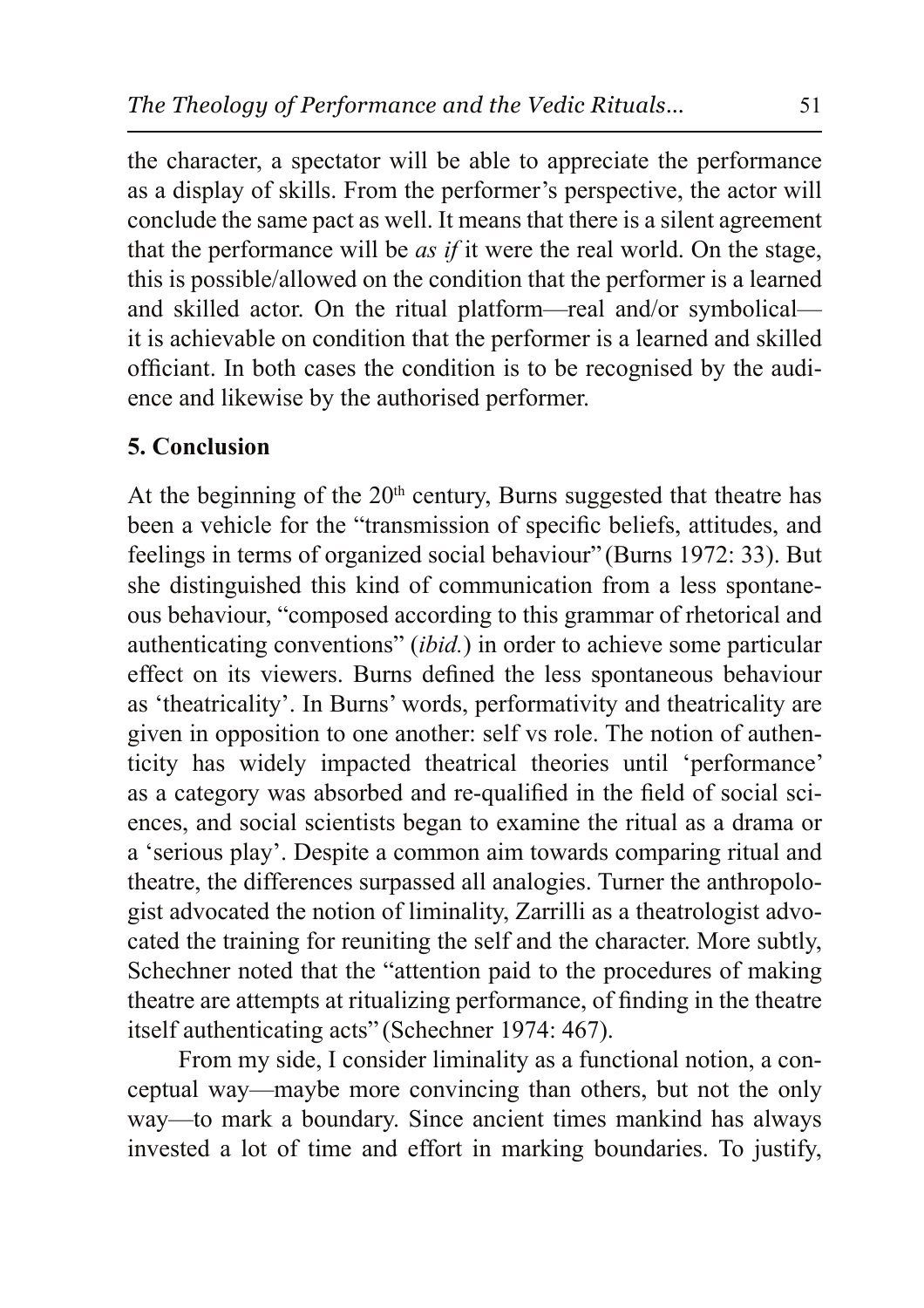legitimise, and preserve them, they have developed a great semiotic ability and a semantic creativity; furthermore, they have come to treat as natural something that was definitively arbitrary. The concept of nature too, as a social and historical construction, oriented human behaviour and cognitive activity in naming, separating, and classifying things and beings, the human and the extra-human.

In this theoretical framework, the difference between ritual and theatre should be rethought as arbitrary as well. Historically based are, however, the ways and the meanings through which men have justified, legitimised, preserved, and defended their boundaries and classifications. That is the matter. The reasons why, in the eyes of Artaud, "le théâtre Oriental" (Artaud 1964 [1938]: IV, 82ff.) looked more authentic than "le théâtre Occidental" (that is, the Elizabethan theatre) (cf. Bansat-Boudon 2012a and 2012b; Inoue 2000) should be searched for in the reasons why some Western theatrologists reacted to the monopoly of the discourse on the authenticity of performance: "c'est que le théâtre, art indépendant et autonome, se doit pour ressusciter, ou simplement pour vivre, de bien marquer ce qui le différencie d'avec le texte, d'avec la parole pure, d'avec la littérature, et tous autres moyens écrits et fixés", cried Artaud in Le Théâtre et son Double (Artaud 1964 [1938]: IV, 126). Similarly, the reasons why the ritual as a category has been often conceived as a more religious than aesthetic performance should be found in the long Western history of entertainment.

The high degree of performativity and theatricality in Vedic rituals suggests that the separation of entertainment from religious activity in ancient Vedic theology should be rethought from a perspective that focuses on the reasons why theatrical activity was displaced from the ritual space.

In the study of Vedic ritual, the atricality as a display of power, and performativity as an achievement of that power, are two relevant categories to focus on the sociosemiotic function of signs. In this sense, religious labour satisfied the Vedic audience for a long time.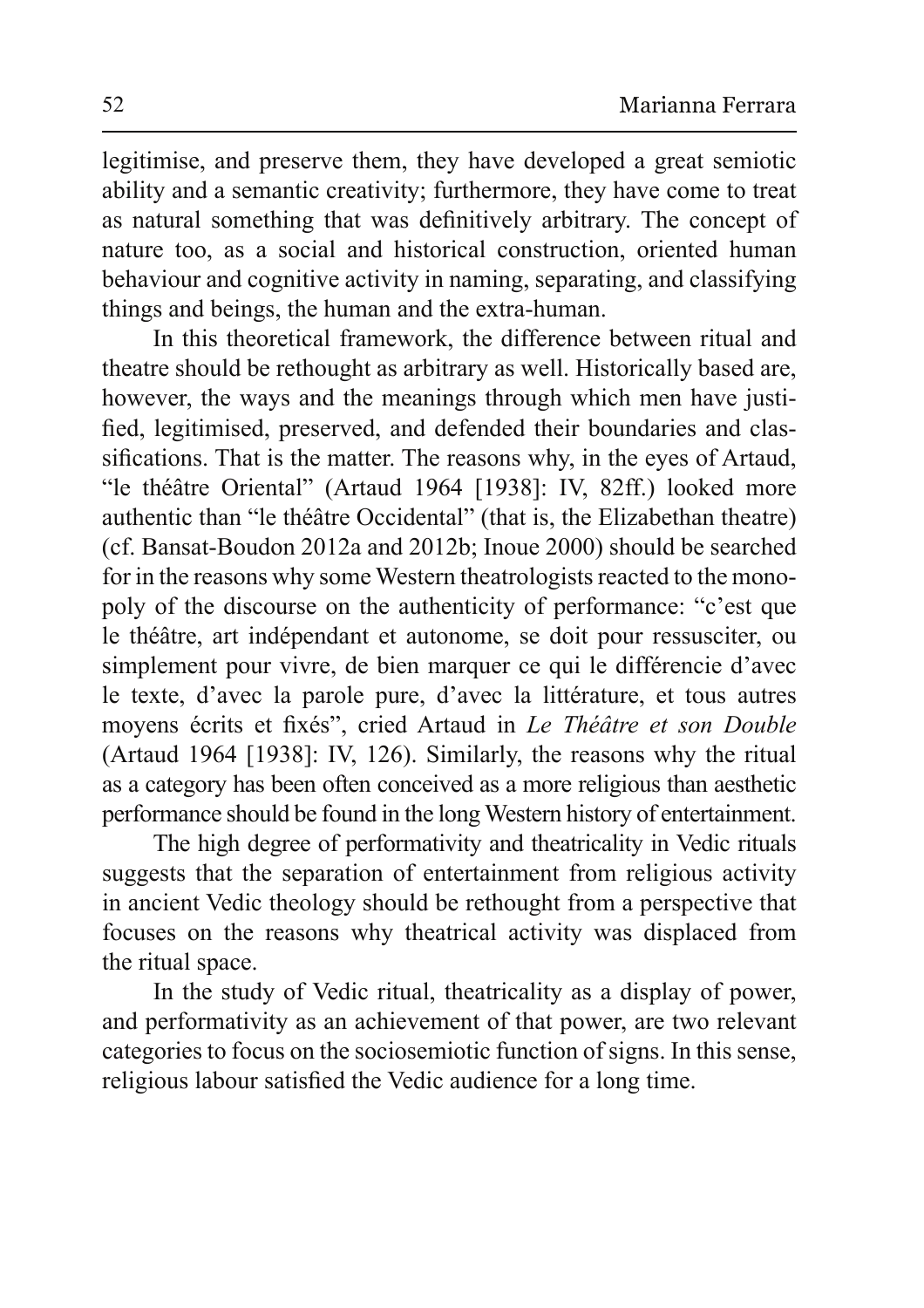### **References**

Agamben, G. 1995. *Homo sacer. Il potere sovrano e la nuda vita*. Torino: Einaudi.

- —. 1998. *Homo Sacer: Sovereign Power and Bare Life*. Stanford: Stanford University Press.
- $\overline{\phantom{A}}$  2003. Stato di eccezione: Homo sacer, II, I. Torino: Bollati Boringhieri.
- Alexander, J. C. 2004. Cultural Pragmatics: Social Performance between Ritual and Strategy. In: *Sociological Theory*, 22(4): 527-573. http:// dx.doi.org/10.1111/j.0735-2751.2004.00233.x.
- -2011. Performance and Power. Cambridge (UK): Polity.
- Alter, J. 1990. *A Sociosemiotic Theory of Theatre*. Philadelphia (PA): University of Pennsylvania Press.
- Artaud, A. 1964 [1938]. *Le Théâtre et son Double*. Repr. in: A. Artaud. *<u>Oeuvres complètes.* Vol. 4. Paris: Gallimard.</u>
- —. 1971. *Messages révolutionnaires*. Paris: Gallimard.
- Austin, J. L. 1962. *How to Do Things with Words*. Cambridge (MA): Harvard University Press.
- Bansat-Boudon, L. 2012a. Artaud and Balinese Theatre, or the Influence of the Eastern on the Western Stage. In: Samskrtavimarsah, 6: World San*skrit Conference Special. Delhi: Rashtriya Sanskrit Sansthan: 344–354.*
- $-2012b$ . *Artaud's Poetics, or Nātyaśāstra and Post-modern Theatre*. Unpublished paper presented at the 15<sup>th</sup> World Sanskrit Conference, Delhi, Panel "Nātvasāstra in the modern World".
- Barthes, R. 1971. De l'œuvre au texte. In: Revue d'esthétique, 3: 225–232.
- —. 1977. The Death of the Author. In: R. Barthes. *Image*, *Music*, *Text.* Essays selected and translated by Stephen Heath. New York: Hill and Wang: 142–148 (Or. ed. published in *Aspen Magazine*, 5/6, 1967).
- Bauman, R. and C. L Briggs. 1990. Poetics and Performance as Critical Perspectives on Language and Social Life. In: Annual Review of Anthropo*logy*, 19: 59–88.
- Bell, C. 1992. *Ritual Theory. Ritual Practice.* New York: Oxford University Press.
- -. 1997. Ritual: Perspectives and Dimensions. Oxford: Oxford University Press.
- Bourdieu, P. 1971. Genèse et structure du champ religieux. In: Revue française *de sociologie*, 12(3): 295–334. http://dx.doi.org/10.2307/3320234.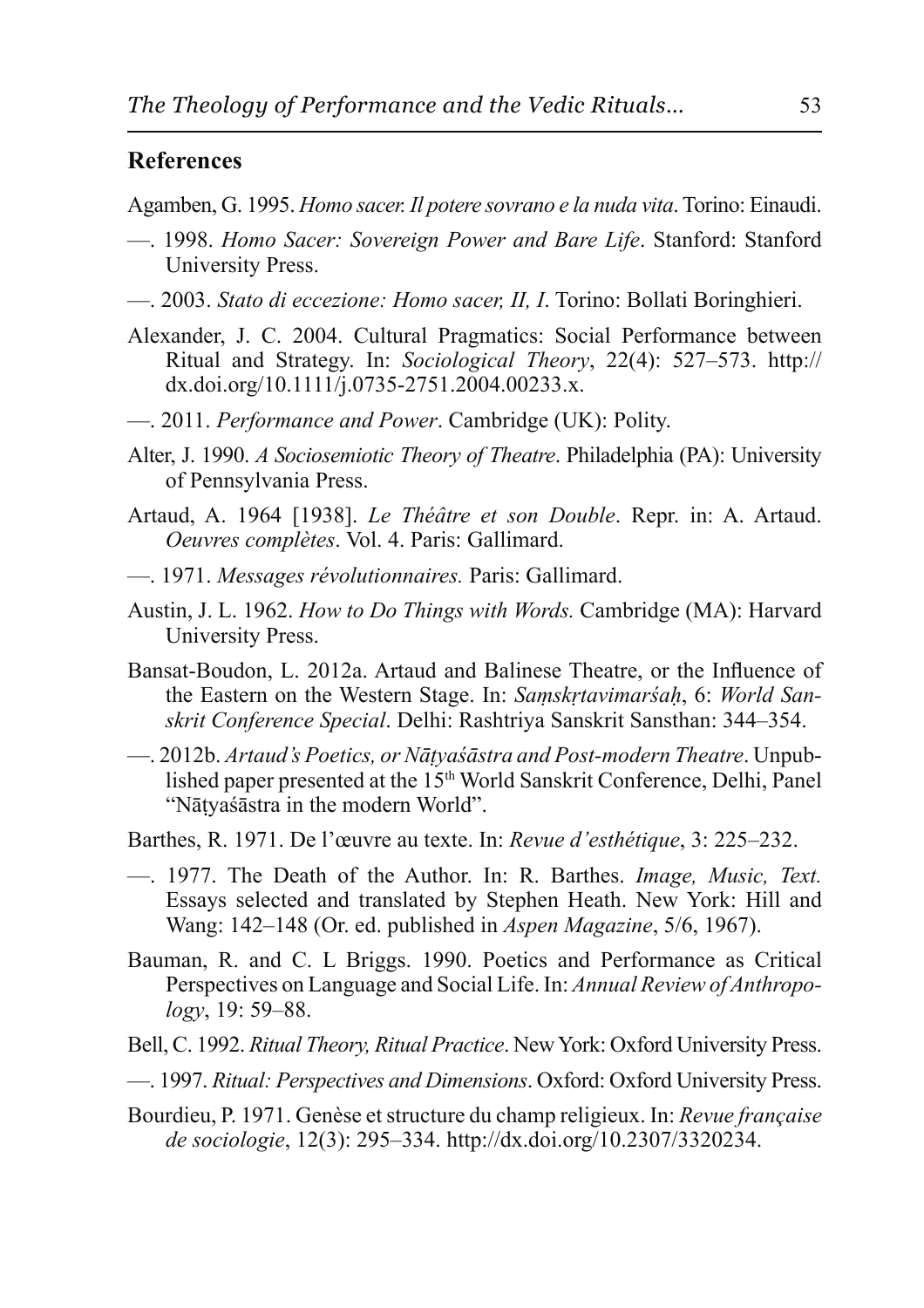- —. 1975. L'invention de la vie d'artiste. In: *Actes de la recherche en sciences* sociales, 1(2): 67-93. http://dx.doi.org/10.3406/arss.1975.2458.
- —. 1979. *La distinction: critique sociale du jugement*. Paris: Editions de Minuit.
- 2000 (1972). Esquisse d'une théorie de la pratique: précédé de Trois *études d'ethnologie kabyle. Paris: Seuil.*
- Brereton, J. P., M. Deshpande and S. W. Jamison (eds.). 1991. Sense and *Syntax in Vedic.* Leiden-New York: E. J. Brill.
- Brereton, J. P. and S. W. Jamison. 2014. The Rigveda: The Earliest Religious *Poetry of India.* Oxford: Oxford University Press.
- Burns, E. 1972. Theatricality: A Study of Convention in the Theatre and *in Social Life.* New York: Harper & Row.
- Butler, J. 1988. Performative Acts and Gender Constitution: An Essay in Phenomenology and Feminist Theory. In: *Theatre Journal*, 40(4): 519–531. http://dx.doi.org/10.2307/3207893.
- Carlson, M. 2002. The Resistance to Theatricality. In: SubStance, 31(2/3). Issue 68/99: Special Issue: *Theatricality*: 238–250. http://dx.doi.org/10.2307/3685489.
- De Marinis, M. 1993. The Semiotics of Performance. Bloomington: Indiana University Press.
- Diamond, J. 1996. Status and Power in Verbal Interaction: A Study of Discourse *in a Close-Knit Social Network*. Amsterdam-Philadelphia: John Benjamins Publishing.
- Dianteill, E. 2003. Pierre Bourdieu and the Sociology of Religion: A Central and Peripheral Concern. In: *Theory and Society*, 32(5/6). Special Issue: *The Sociology of Symbolic Power: A Special Issue in Memory of Pierre Bourdieu: 529–549.*
- Douglas, M. 1970. Natural Symbols: Explorations in Cosmology. New York: Pantheon Books.
- Egginton, W. 2003. How the World Became a Stage: Presence, Theatricality, and *the Question of Modernity.* Albany: State University of New York Press.
- Fischer-Lichte, E. 1995. From Theatre to Theatricality: How to Construct Reality. In: *Theatre Research International*, 20(2): 97–105.
- $-$ . 2005. Theatre, Sacrifice, Ritual: Exploring Forms of Political Theatre. London-New York: Routledge.
- Fischer-Lichte, E. and B. Wihstutz. 2013. Performance and the Politics of *Space: Theatre and Topology.* London–New York: Routledge.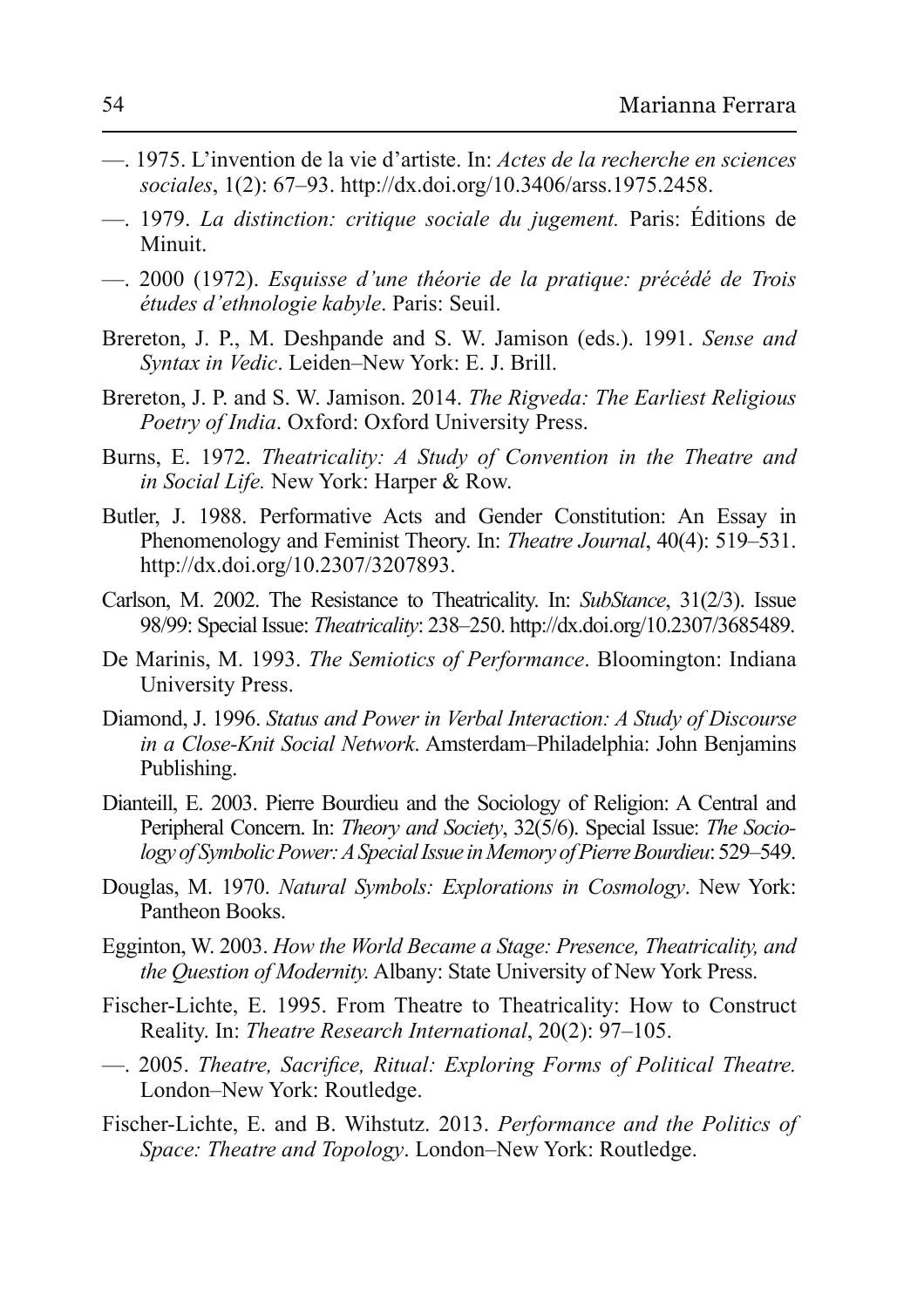- Gärtner, B. 2013. Der Lachende Brahmane. In: Architectural Digest, 2: 101-104.
- Gonda, J. 1980. *Vedic Ritual: The Non-solemn Rites*. Leiden: Brill.
- Grammatas, T. 2012. Theatricality before the Theatre. The Beginning of Theatrireal Expression. In: *Antropologia e Teatro. Rivista di Studi*, 3: 193-213. https:// doi.org/10.6092/issn.2039-2281/3104...
- Hall, K. 2000. Performativity. In: *Journal of Linguistic Anthropology*, 9(1–2): 184–187. http://dx.doi.org/10.1525/jlin.1999.9.1-2.184.
- Herrmann, M. 1914. Forschungen zur deutschen Theater-geschichte des Mittel*alters und der Renaissance.* Berlin: Weidmannsche Buchhandlung.
- Hüsken, U. 2007. When Rituals Go Wrong: Mistakes, Failure, and the Dynamics of Ritual. Leiden: Brill.
- Hüsken, U. and F. Neubert. 2011. Introduction. In: U. Hüsken and F. Neubert (eds.). *Negotiating Rites.* Oxford–New York: Oxford University Press: 1–17(1–2). https://doi.org/10.1163/15685292-12341254.
- Inoue, N. 2000. Le théâtre pur chez Antonin Artaud—à travers *Le Théâtre et son Double.* In: *Gallia*, 40: 227–234.
- Jeffery, C. "To see the world in a grain of sand": Wolfgang Laib and the Aesthetics of Interpenetrability. In: *Religion and the Arts*, 17(1–2): 57–73. https://doi. org/10.1163/15685292-12341254
- Keith, A. B. 1920. Rigveda Brahmanas: The Aitareya and Kausītaki *Brāhmanas of the Rigveda.* Cambridge: Harvard University Press.
- Knipe, D. 2015. *Vedic Voices: Intimate Narratives of Living Andhra Traditions.* New York: Oxford University Press.
- Laidlaw, J. and C. Humphrey. 2006. Action. In: J. Kreinath, J. Snoek and M. Stausberg (eds.). *Theorizing Rituals.* Vol. 1: *Issues, Topics, Approaches, Concepts.* Numen Book Series. Studies in the History of Religions 114–1. Leiden–Boston: Brill: 265–283.
- Laib, W. et al. 2009. *Wolfgang Laib*. Torino: Fondazione Merz.
- Larios, B. 2017. *Embodying the Vedas. Traditional Vedic Schools of Contemporary Maharashtra*. Open Access Hinduism. Warsaw–Berlin: De Gruyter.
- Leach, E. R. 1966. Ritualization in Man in Relation to Conceptual and Social Development. In: *Philosophical Transactions of the Royal Society of London. Series B, Biological Sciences, 251(772), Issue: A Discussion on Ritualization of Behaviour in Animals and Man:* 403-408.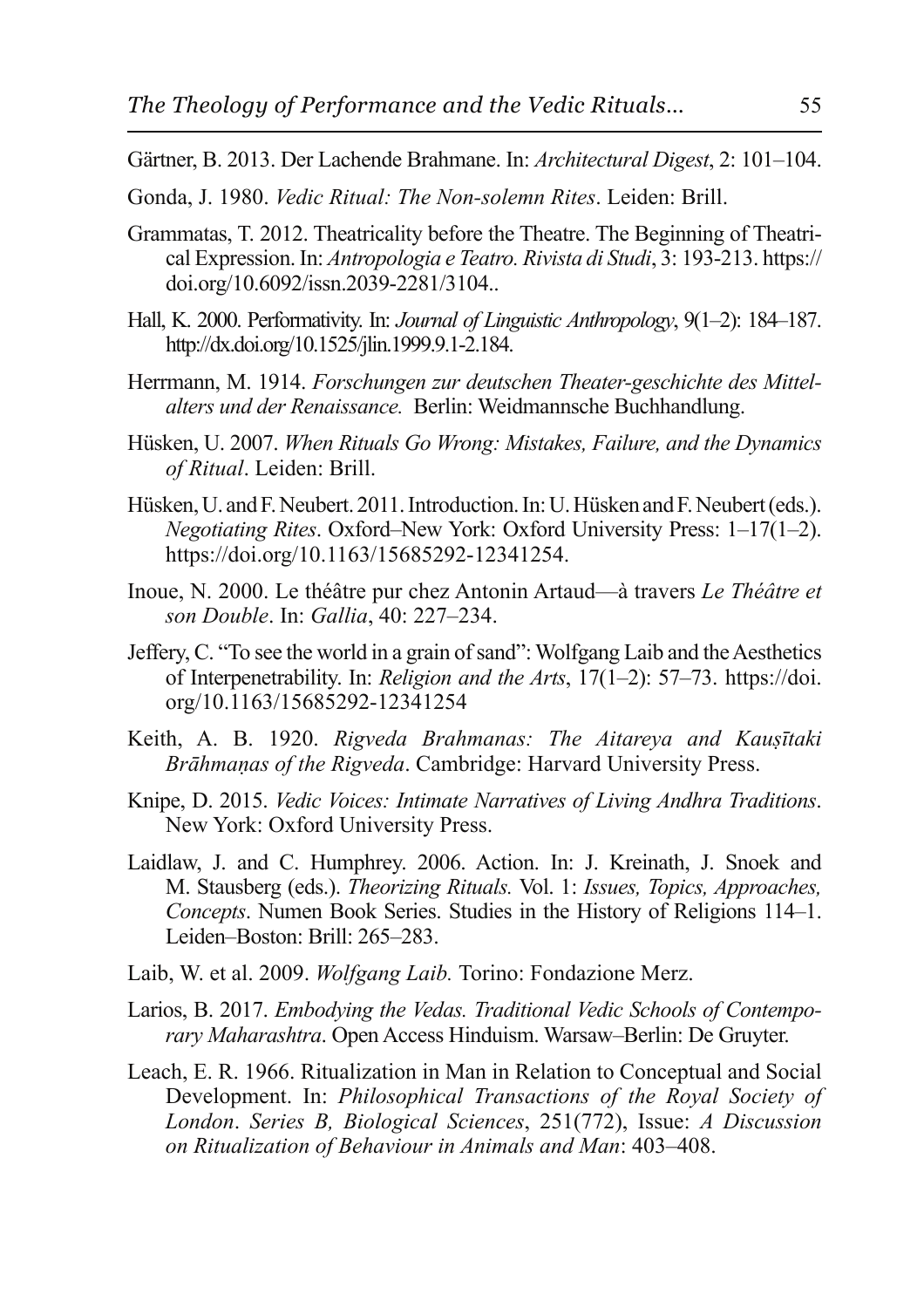- —. 1968. Ritual. In: D. L. Sills (ed.). *International Encyclopedia of the Social Sciences*, Vol. 13, New York: Macmillan: 520–526.
- Lincoln, B. 1996. Theses on Method. In: Method and Theory in the Study of *Religion, 8: 225–227.*
- Lubin, T. (forthcoming.). Brāhmana as Commentary. In: F. Grimal and N. Dejenne (eds.). Forms and Uses of the Commentary in the Indian World. Pondicherry: Institut français de Pondichéry. Proofs available at https://www.academia. edu/3250272/Brāhmana as Commentary (last accessed: February 2017).
- Lodermeyer, P. 2008. Time—Existence—Space: A Conversation with Wolfgang Laib. In: *Sculpture*, 27(2): 24–29.
- Magnat, V. 2002. Theatricality from the Performative Perspective. In: *SubStance*, 31(2/3), Issue 98/99: Special Issue: *Theatricality*: 147–166. http://dx.doi.org/10.2307/3685483.
- Michaels, A. 2016. Homo Ritualis: Hindu Ritual and Its Significance to Ritual *Theory*. New York: Oxford University Press.
- Olivelle, P. 1999. *Dharmasūtras: The Law Codes of Āpastamba, Gautama, Baudhāvana, and Vasistha, Oxford–New York: Oxford University Press.*
- Ottmann, K. 1986. Interview with Wolfgang Laib. In: *Journal of Contemporary Art.* http://www.jca-online.com/laib.html, (last accessed: August 2017).
- 2009. A Conversation with Wolfgand Laib. In: Laib et al. 2009: 44–53.
- Patton, L. L. 1994. Authority, Anxiety, and Canon: Essays in Vedic Interpretation. Albany: State University of New York Press.
- -2005. Bringing the Gods to Mind: Mantra and Ritual in Early Indian *Sacrifice*. Berkeley–Los Angeles–London: University of California Press.
- Rappaport, R. A. 1999. Ritual and Religion in the Making of Humanity. Cambridge: Cambridge University Press.
- Robertson Smith, W. 1899. Lectures on the Religion of the Semites. New York: Appleton.
- Rozik, E. 2005. The Roots of Theatre: Rethinking Ritual and Other Theories *of Origin*. Iowa City: University of Iowa Press.
- Saussure, F. de. 1985 [1916]. Cours de linguistique générale. Paris: Payot.
- Sbisà, M. 2001. Illocutionary Force and Degrees of Strength in Language Use. In: *Journal of Pragmatics*, 33: 1791–1814. https://doi.org/10.1016/S0378-2166(00)00060-6.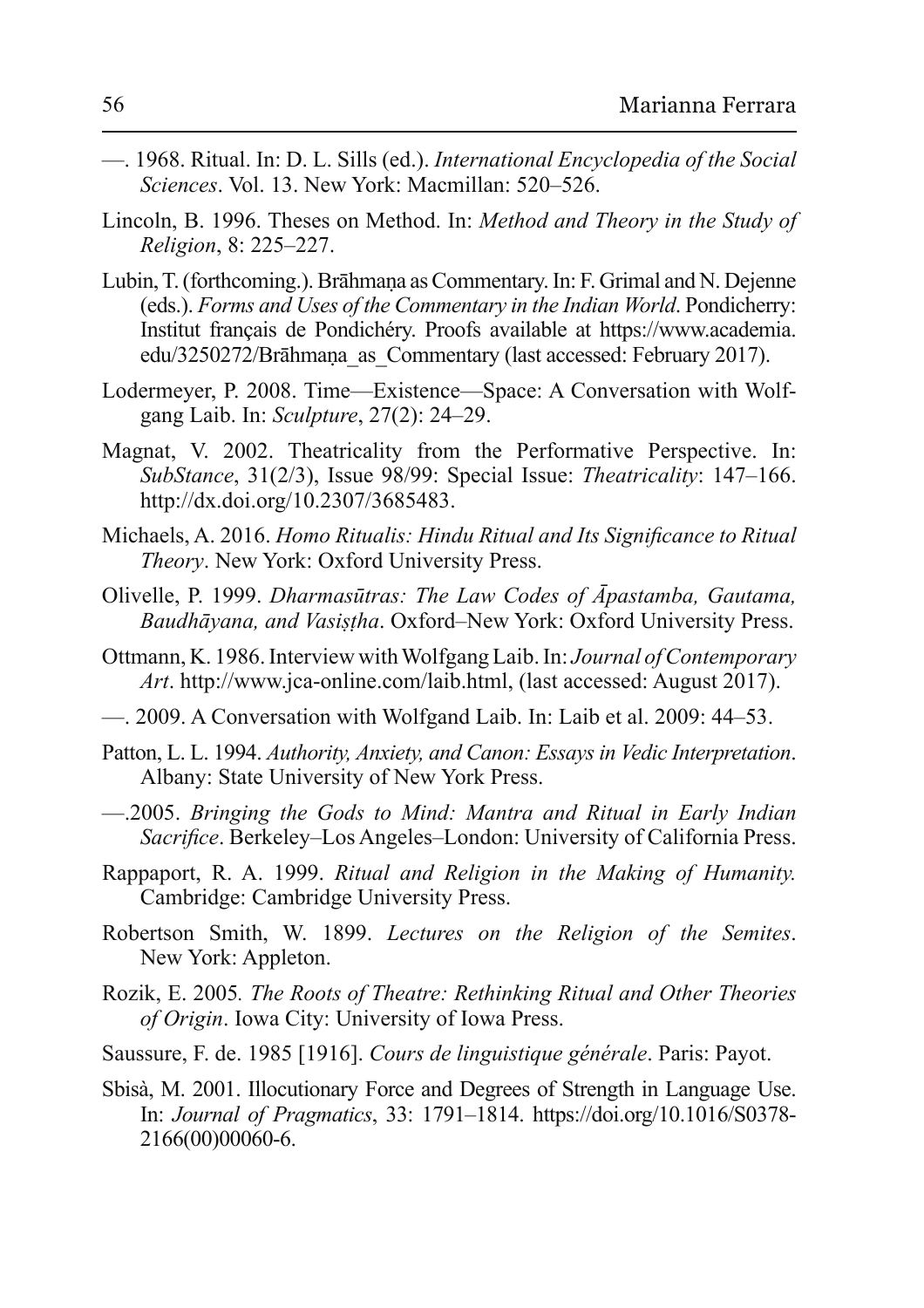- 2009. Linguaggio, ragione, interazione. Per una pragmatica degli atti linguistici. Trieste: EUT (digital revised ed. of the first printed ed. Bologna: Il Mulino: 1989).
- Scharfe, H. 1989. The State in Indian Tradition. Leiden: Brill.
- Schechner, R. 1974. From Ritual to Theatre and Back: The Structure/Process of the Efficacy—Entertainment Dyad. In: Educational Theatre Journal, 26(4): 455-481. http://dx.doi.org/10.2307/3206608.
- 1990. Magnitudes of Performance. In: R. Schechner and W. Appel (eds.). By Means of Performance. Intercultural Studies of Theatre and Ritual. New York: Cambridge University Press: 19–49.
- Schieffelin, E. L. 2007. Introduction. In: Hüsken. 2007: 1–20.
- Searle, J. 1969. Speech Acts. An Essay in the Philosophy of Language. Cambridge: Cambridge University Press.
- http://dx.doi.org/10.1007/BF00627773.
- Smith, J.Z. 1982. Imagining Religion: From Babylon to Jonestown. Chicago: The University of Chicago Press.
- Squarcini, F. 2012. Forme della norma. Contro l'eccentricità del discorso normativo sudasiatico. Firenze: Società Editrice Fiorentina.
- Staal, F. 1990. Rules without Meaning: Ritual, Mantras, and the Human Sciences. New York: P. Lang.
- Tambiah, S. J. 1979. A Performative Approach to Ritual. In: *Proceedings of* the British Academy, 65: 113-169.
- Taylor, D. 2002. Translating Performance. In: *Profession*: 44–50.
- Taylor, S. 2013. What Is Discourse Analysis? London-New Delhi-New York-Sydney: Bloomsbury.
- Tosatto, G. 2009. Elsewhere, The Fire. In: Laib et al. 2009: 17–18.
- Turner, V. W. 1964. Betwixt and between: The Liminal Period in Rites de Passage. In: The Proceedings of the American Ethnological Society. Symposium on New Approaches to the Study of Religion: 4–20.
- -. 1969. The Ritual Process: Structure and Anti-structure. Ithaca: Cornell University Press.
- -... 1982. From Ritual to Theatre: The Human Seriousness of Play. New York: Performing Arts Journal Publications.